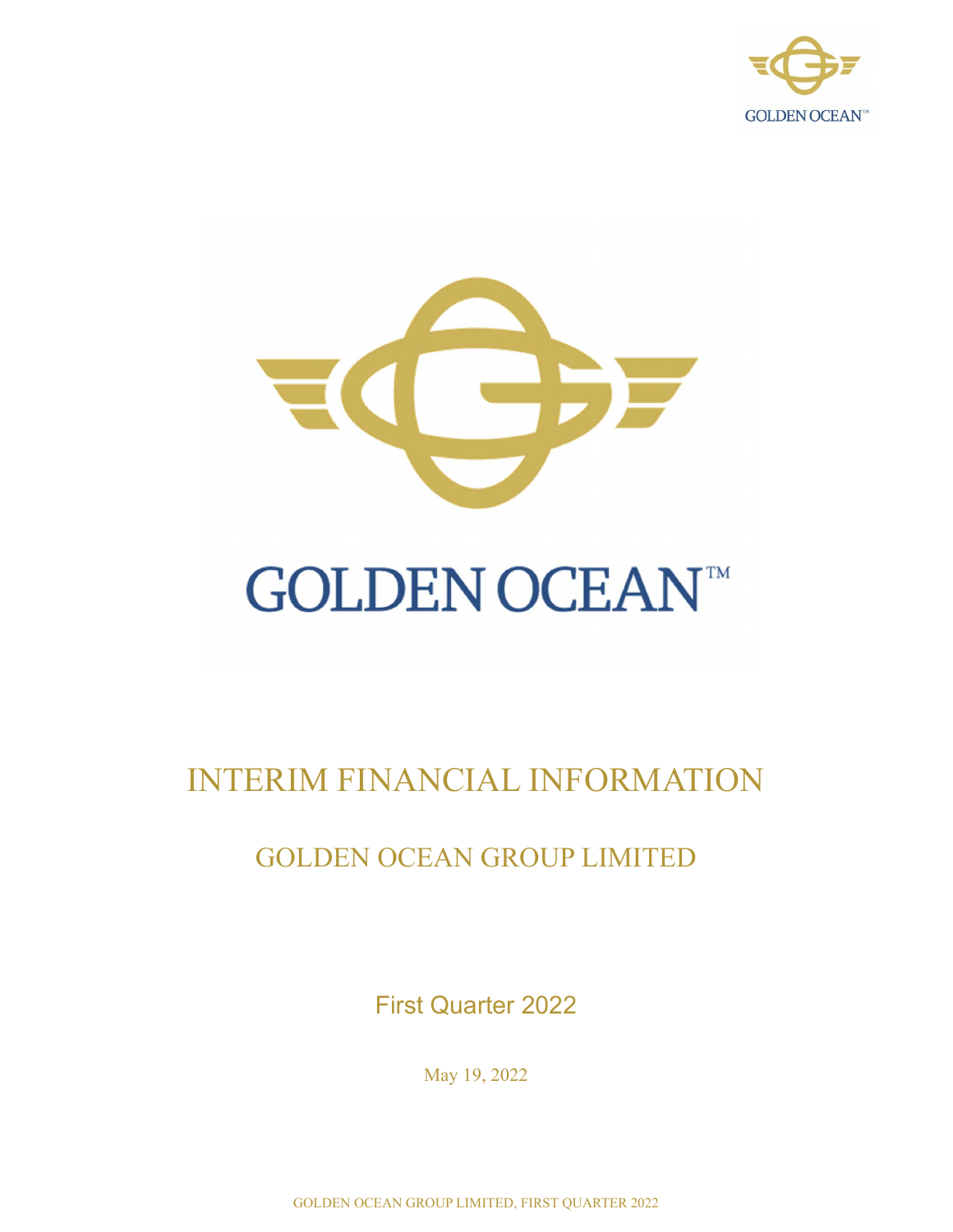

Hamilton, Bermuda, May 19, 2022 - Golden Ocean Group Limited (NASDAQ: GOGL / OSE: GOGL) (the "Company" or "Golden Ocean"), the world's leading owner of large size dry bulk vessels, today announced its unaudited results for the quarter ended March 31, 2022.

# Highlights

- Net income of \$125.3 million and earnings per share of \$0.63 (basic) for the first quarter of 2022 compared with net income of \$203.8 million and earnings per share (basic) of \$1.02 for the fourth quarter of 2021.
- Adjusted EBITDA<sup>1</sup> of \$149.4 million for the first quarter of 2022, compared with \$243.5 million for the fourth quarter of 2021.
- **•** Reported TCE<sup>2</sup> rates for Capesize and Panamax/Ultramax vessels of \$24,778 per day and \$23,693 per day, respectively, and \$24,330 per day for the whole fleet in the first quarter of 2022.
- Estimated TCE rates inclusive of charter coverage calculated on a load-to-discharge basis, are approximately:
	- \$28,300 per day for 78% of Capesize available days and \$27,500 per day for 77% of Panamax available days for the second quarter of 2022; and
	- \$38,200 per day for 15% of Capesize days and \$34,900 per day for 33% of Panamax days for the third quarter of 2022.
- Signed loan agreement for a \$275 million facility refinancing 14 Capesize vessels. The new facility will improve cash break even rates for these vessels by approximately \$1,500 per day.
- Announced a cash dividend of \$0.50 per share for the first quarter of 2022, payable on or about June 8, 2022 to shareholders of record on June 1, 2022. Shareholders holding the Company's shares through Euronext VPS may receive this cash dividend later, on or about June 10, 2022.

### Ulrik Andersen, Chief Executive Officer, commented:

"Golden Ocean delivered another strong quarter on the back of a firm Panamax market and a high degree of contract coverage for our Capesize fleet secured at attractive levels last year.

With the anticipated strengthening of the freight market in the second half of the year, we expect to generate significant cash flows. Given our strong balance sheet and low debt, our capital allocation strategy will continue to focus on returning capital to our shareholders.

Although the global recovery from the COVID-19 pandemic faces numerous new challenges, we maintain an optimistic outlook due to healthy forecasted demand growth and an extremely favorable fleet supply dynamic. Fleet growth is slowing significantly, and new environmental regulations will both reduce effective fleet supply and create a further competitive advantage for Golden Ocean due to our fleet's scale, modernity and fuel efficiency."

<sup>1</sup>Adjusted earnings before interest, taxes, depreciation and amortization. Adjusted EBITDA is a non-GAAP measure. A reconciliation of adjusted EBITDA to the most directly comparable GAAP measure is included in the back part of this report.

 $2$ TCE rate, or time charter equivalent rate, is a non-GAAP measure. A reconciliation of TCE rate to the most directly comparable GAAP measure is included in the back part of this report.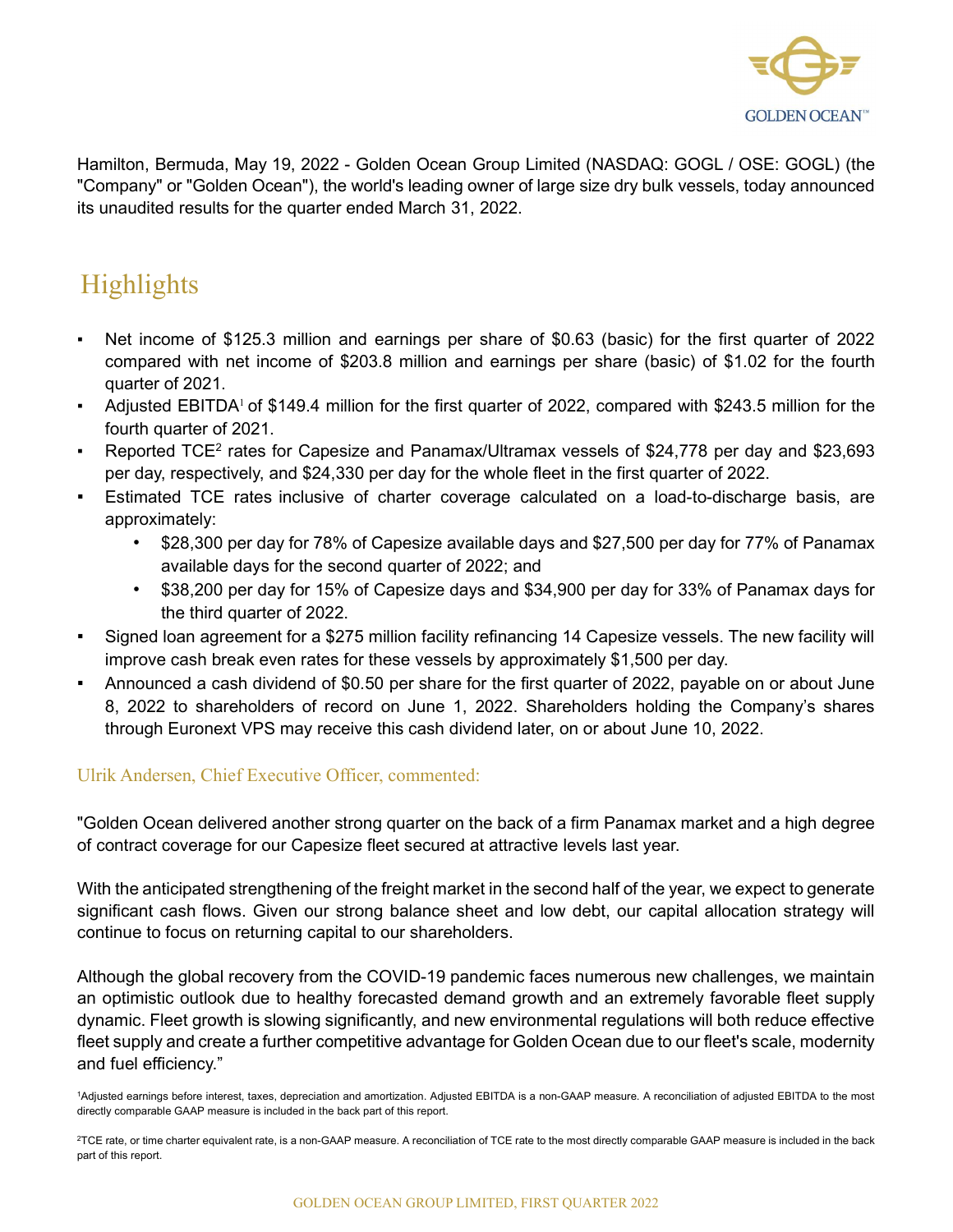

### Fleet Development & Performance

As of the date of this report, the Company's fleet consists of 94 vessels and newbuildings, with an aggregate capacity of approximately 13.4 million dwt. The Company's fleet consists of:

- a. 78 vessels owned by the Company (48 Capesize, 28 Panamax and two Ultramax vessels);
- b. Eight Capesize vessels chartered in on long-term leases with profit-sharing arrangements;
- d. One Ultramax vessel chartered in; and
- e. Seven 85,000 dwt Kamsarmax vessels on order.

In February 2022, the Company entered into an agreement to sell three older Panamax vessels, Golden Empress, Golden Enterprise and Golden Endeavour to an unrelated third party for \$52.0 million en-bloc. The vessels were delivered to their new owner in April and May 2022, and the total estimated net cash flows from the sale after repayment of related debt is approximately \$30.7 million. The Company expects to record a gain of approximately \$9.6 million from the sale in the second quarter of 2022.

The Company's estimated TCE rates for the second quarter of 2022 are \$28,300 per day for 78% of available days for Capesize vessels and \$27,500 per day for 77% of available days for Panamax vessels. These estimates are forward looking statements and are based on time charter contracts entered into by the Company as well as current spot fixtures on the load-to-discharge method, whereby revenue is recognized on a straight-line basis over the voyage from the commencement of loading to the completion of discharge. The actual TCE rates to be earned will depend on the number of contracted days as well as the number of ballast days at the end of the period when a vessel is sailing without cargo. According to the load-to-discharge accounting method, the Company will not be able to recognize revenue for any ballast days or uncontracted days at the end of the second quarter of 2022. At the same time, expenses for uncontracted days cannot be deferred and will be recognized.

The Company has continued to opportunistically secure charter coverage at highly profitable rates. For the third quarter of 2022, the Company has secured 15% of total days at an average rate of \$38,200 per day for Capesize vessels and 33% of total days for Panamax vessels at an average rate of \$34,900 per day.

### Corporate Development

In January 2022, SwissMarine Pte. Ltd. ("SwissMarine") fully repaid the outstanding shareholder loan of \$5.35 million to the Company. (See Note 10, "Related Party Transactions").

In March 2022, the Company's ownership in SwissMarine was diluted from 17.5% to 16.4% as a result of issuance of shares by SwissMarine. The Company received a dividend of \$6.6 million from SwissMarine in the first quarter of 2022.

The Company announced today a cash dividend of \$0.50 per share in respect of the first quarter of 2022, which is payable on or about June 8, 2022 to shareholders of record on June 1, 2022. Shareholders holding the Company's shares through Euronext VPS may receive this cash dividend later on or about June 10, 2022.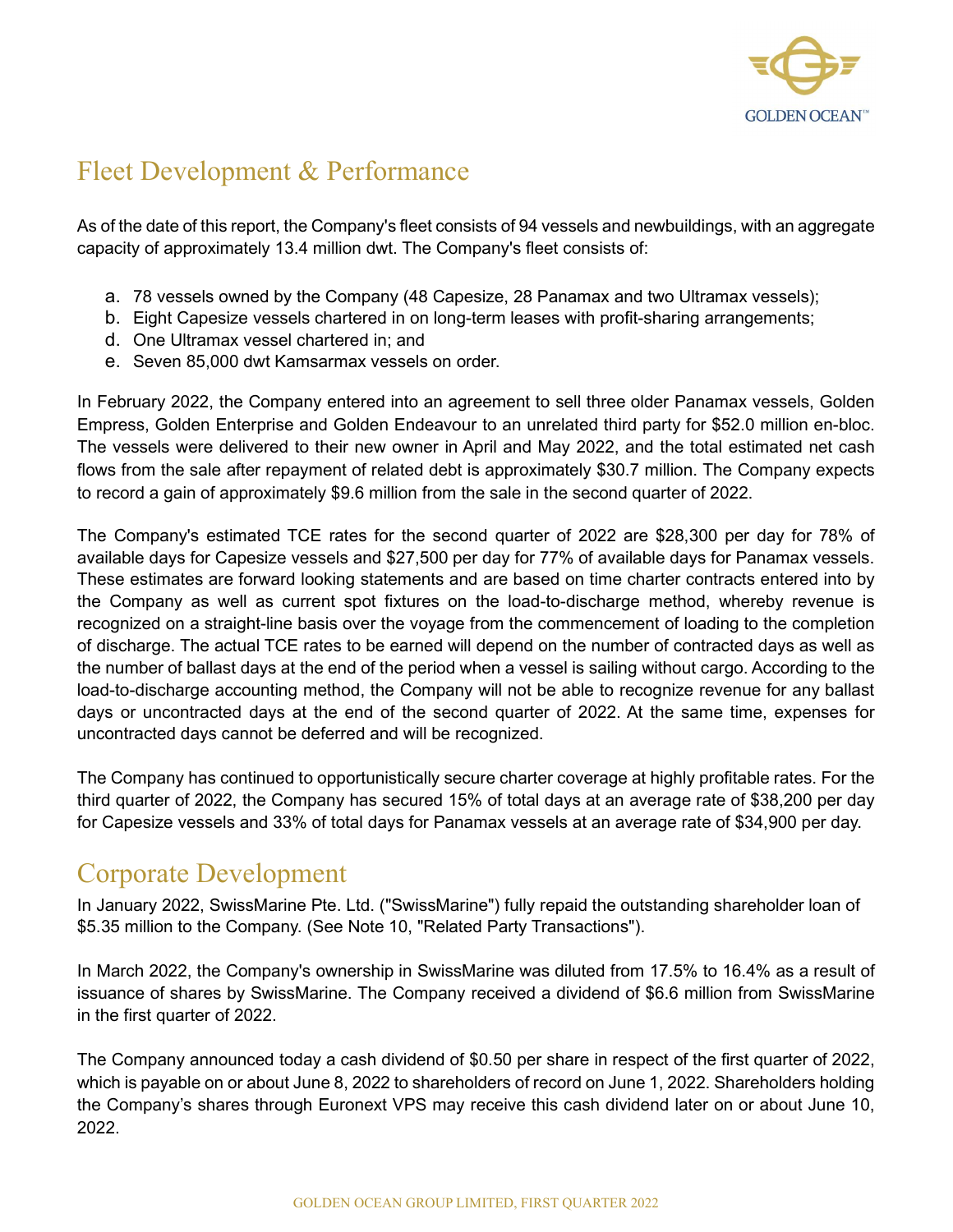

### First Quarter 2022 Results

#### First quarter 2022 income statements

The Company reported net income of \$125.3 million and basic earnings per share of \$0.63 (basic) for the first quarter of 2022, compared to net income of \$203.8 million and earnings per share of \$1.02 (basic) for the fourth quarter of 2021.

Adjusted EBITDA was \$149.4 million for the first quarter of 2022, a decrease of \$94.2 million from \$243.5 million for the fourth quarter of 2021.

Operating revenues were \$265.2 million in the first quarter of 2022, a decrease of \$116.6 million from \$381.8 million in the fourth quarter of 2021. Six vessels were in drydock during the first quarter of 2022 compared to five vessels in drydock during the fourth quarter of 2021 contributing to an increase in off-hire days to 294 days from 201 days in the fourth quarter of 2021. Voyage expenses decreased by \$12.7 million to \$56.3 million from the fourth quarter of 2021 as a result of a decrease in voyage days in the period and the corresponding decrease in bunker consumption and port costs, which was partially offset by increases in bunker prices.

Other operating expenses under the Company's revenue sharing agreements were \$0.4 million in the first quarter of 2022, compared to \$6.4 million in the fourth quarter of 2021. The decrease was due to settlements made with Capesize Chartering Ltd., or CCL, in the fourth quarter of 2021 following the termination of the CCL pool agreement in August 2021.

The Company achieved an average TCE rate for the fleet of \$24,330 per day in the first quarter of 2022 compared to that of \$35,256 per day in the fourth quarter of 2021.

No gain from sale of vessels was recorded in the first quarter of 2022. Gain from sale of vessels of \$4.9 million was recorded in the fourth quarter of 2021 related to sale of the Panamax vessel Golden Endurer.

Ship operating expenses amounted to \$58.2 million in the first quarter of 2022 compared with \$57.6 million in the fourth quarter of 2021. In the first quarter of 2022, ship operating expenses mainly consisted of \$48.6 million in running and other sundry expenses (compared to \$49.2 million of running expenses in the fourth quarter of 2021) and \$4.9 million in drydocking expenses (\$5.1 million in the fourth quarter of 2021). Running expenses mainly consisted of crew costs, repair and maintenance, spares and insurance. COVID-19 continues to impact the operating cost and efficiency of the fleet, in particular with respect to crewing.

Charter hire expenses were \$10.3 million in the first quarter of 2022 compared with \$11.2 million in the fourth quarter of 2021. The decrease in charter hire expenses was mainly the result of lower charter rates partially offset by increased chartered-in days in during the quarter.

Administrative expenses were \$5.1 million in the first quarter of 2022, compared with \$4.8 million in the fourth quarter of 2021. Depreciation was \$32.4 million in the first quarter of 2022, a decrease of \$1.0 million compared to \$33.4 million in the fourth quarter of 2021 mainly related to fewer calendar days in the quarter.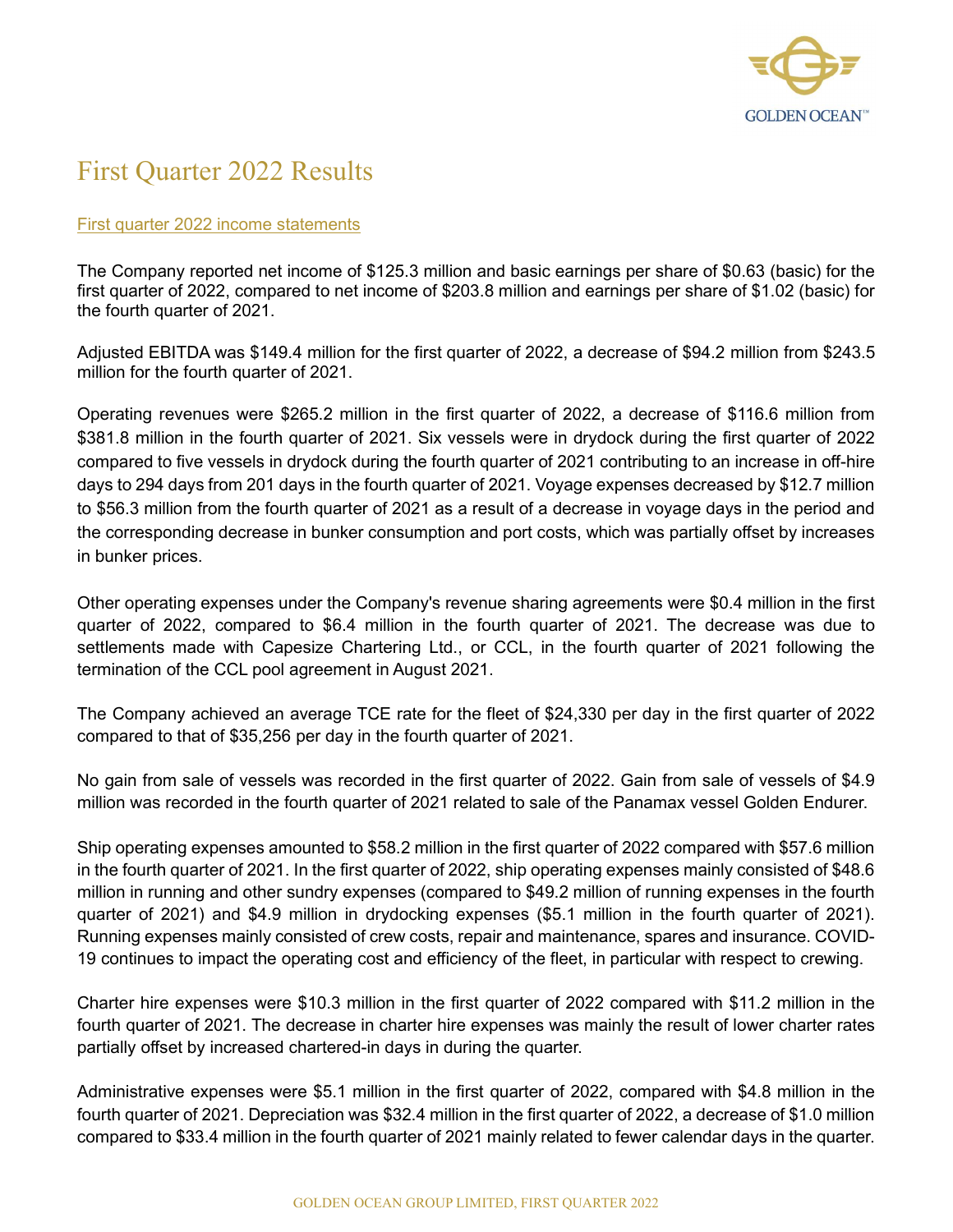

Net interest expense was \$10.0 million in the first quarter of 2022, slightly lower than \$10.4 million in the fourth quarter of 2021.

In the first quarter of 2022, the Company recorded a \$18.8 million net gain on derivatives, mainly relating to a \$16.5 million gain on USD interest rate swaps, as well as a \$2.3 million gain on the Company's bunker and forward freight derivatives.

The Company recorded a gain from associated companies of \$14.5 million in the first quarter of 2022, mainly related to a gain of \$12.5 million from its investments in SwissMarine and a \$2.0 million gain from its investments in United Freight Carriers LLC and TFG Marine. In the first quarter of 2022, the Company recorded an unrealized mark-to-market loss of \$0.3 million on shares in Eneti Inc. (NYSE:NETI).

#### First quarter 2022 cash flow statements and Balance Sheet as of March 31, 2022

As of March 31, 2022, the Company had cash and cash equivalents of \$115.7 million, including restricted cash balances of \$8.4 million. This represented a decrease of \$94.3 million compared with the quarter ended December 31, 2021. During this period, cash provided by operating activities amounted to \$123.6 million, which included a negative working capital change of \$6.3 million and dividends of \$6.6 million received from SwissMarine.

For the three months ended March 31, 2022, total net cash provided by investing activities was \$4.0 million and was primarily related to the full repayment of a \$5.4 million shareholder loan from SwissMarine. The increase was offset by \$1.4 million in payments for the installation of ballast water treatment systems.

Net cash used in financing activities was \$221.9 million in the first quarter of 2022. This included \$180.4 million in dividend payments, \$26.4 million in scheduled debt repayment, \$6.8 million in repayment of debt in connection with the sale of Golden Endeavour and \$8.3 million repayment of finance leases.

As of March 31, 2022, the book value of long-term debt was \$1,229.9 million, including the current portion of long-term debt of \$104.4 million. The book value of finance lease obligations was \$121.5 million, including the current portion of finance lease obligations of \$20.1 million. In addition, the Company had \$100.0 million in undrawn available capacity under its revolving credit facilities.

### The Dry Bulk Market

The first quarter of 2022 was impacted by several expected factors, including a return to normal seasonality that was largely absent in 2021. Additionally, decreased industrial production in China ahead of the 2022 Winter Olympics resulted in the temporary closure of number of factories in certain industrial hubs in an effort to decrease pollution. The start of 2022 also saw the emergence of the Omicron variant of COVID-19, which spread rapidly and for a brief period of time ushered in a return to conditions seen at the start of the pandemic. In February, Russia launched its initial incursion into Ukraine, having consequences on a global scale, which have already upended long-standing dry bulk trade routes.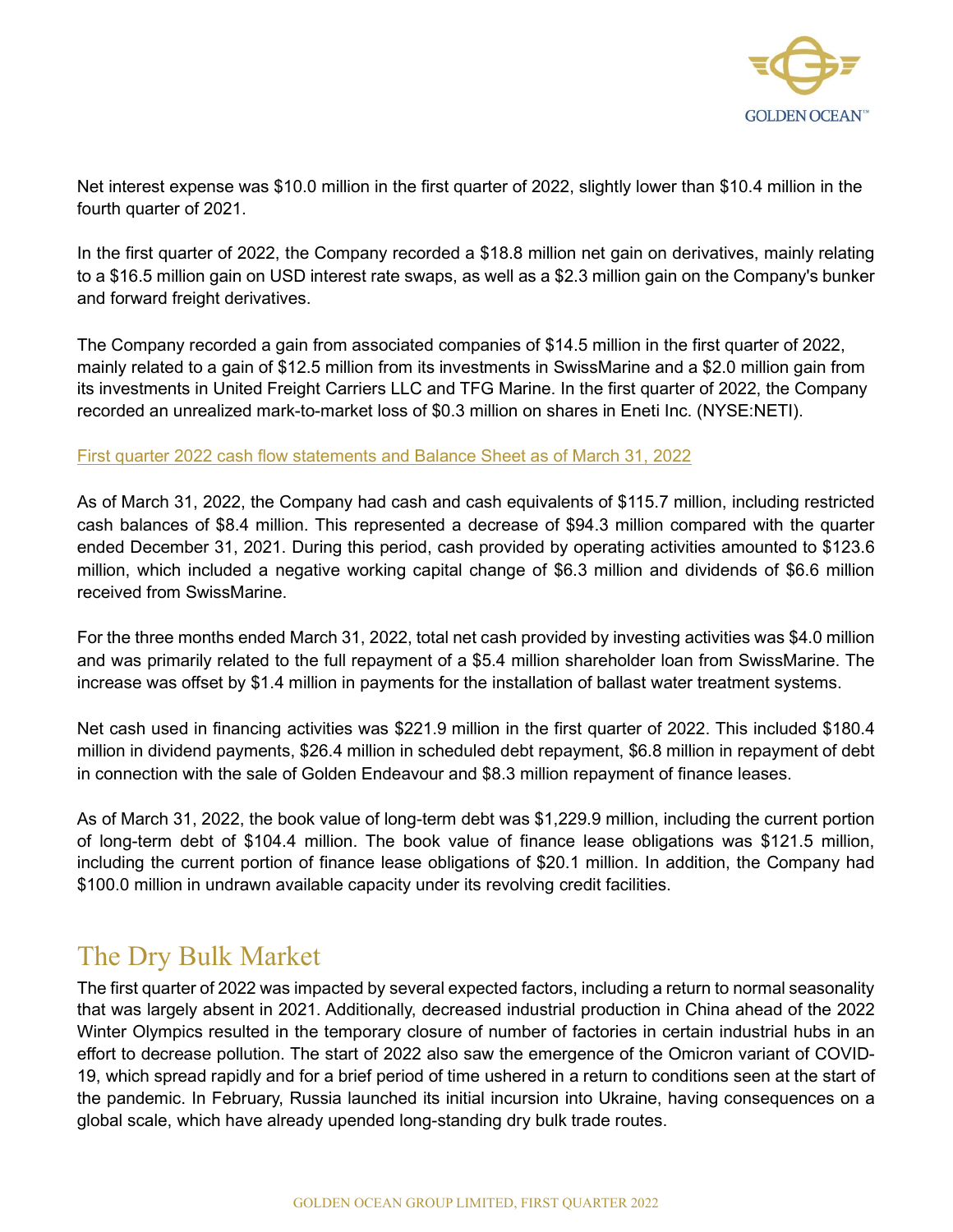

In the first quarter of 2022, global dry bulk fleet utilization (calculated as total ton-mile demand divided by total available fleet capacity) was 89.5%, a decrease from 93.0% in the prior quarter, according to Maritime Analytics. Despite the decline, utilization remained firm in a historical and seasonal context. Total seaborne transportation of dry bulk goods was 1,128 mt in the first quarter of 2022, representing a 7.1% decrease from 1,214 mt in the fourth quarter of 2021 and a 1.0% decrease from 1,139 mt in the first quarter of 2021.

After declining by 6.8% in the fourth quarter of 2021 compared to the prior quarter, Chinese steel production rebounded by 8.4% in the first quarter of 2022. This increase occurred despite steel production declining in February 2022 to levels not seen since the start of the pandemic and the continued strain of China's "zero COVID" policy. Looking forward, many analysts expect China to increase public infrastructure spending to support its economy. In the meantime, Indian steel production has been consistently increasing as the Indian government targets to double steel production capacity by 2030.

With respect to the war in Ukraine, it should be noted that Russia and Ukraine combined account for approximately 10% of global steel trade and supply approximately 30% of Europe's steel imports. Steel buyers will need to find alternative supplies to substitute for steel and semi-finished products sourced from Russia and Ukraine, which will likely stimulate seaborne trade routes. Indian steel exports, in particular, are expected to reach record levels in 2022.

Chinese iron ore imports declined by 5.1% in the first quarter of 2022 compared to the prior quarter and 5.4% compared to the first quarter of 2021 as industrial production was curtailed ahead of and during the Winter Olympics. Brazilian iron ore exports declined by 20.6% in the first quarter of 2022 compared to the first quarter of 2021 as weather disruptions impacted logistics and mining activities. This trend reversed in March when export volumes exceeded two-year averages. Despite lower demand for iron ore for steel production and production halts in Brazil, Chinese iron ore imports exceeded average quarterly import levels for the three years prior to the start of the COVID-19 pandemic, implying a higher baseline level of demand.

Seaborne transportation of coal decreased by 12.7% in the first quarter of 2022 compared to the prior quarter and 3.6% compared to the first quarter of 2021, led by a steep drop in thermal coal volumes as the winter in the Northern hemisphere came to an end. Coking coal volumes were unchanged compared to the prior quarter and increased by 10.5% compared to the first quarter of 2021.

Thermal coal volumes decreased by 15.4% in the first quarter of 2022 compared to the fourth quarter of 2021 quarter. In the fourth quarter of 2021, both China and India sought to replenish depleted inventories and mitigate the impact of widespread power shortages. In India, domestic power production failed to meet internal targets and most power stations entered the monsoon season with shortages. Notably, Indian thermal coal inventories, which were severely depleted at the start of the fourth quarter of 2021, remain 43% below inventory levels at the same time last year. While coal is not favored by developed economies for power generation, it has been a critical part of the energy mix for emerging economies and is the source of greater than 70% of total Chinese electricity output and greater than 75% during the winter months. According to Maritime Analytics, thermal coal demand is forecast to increase at a growth rate of 2.0% and 2.6% in 2022 and 2023.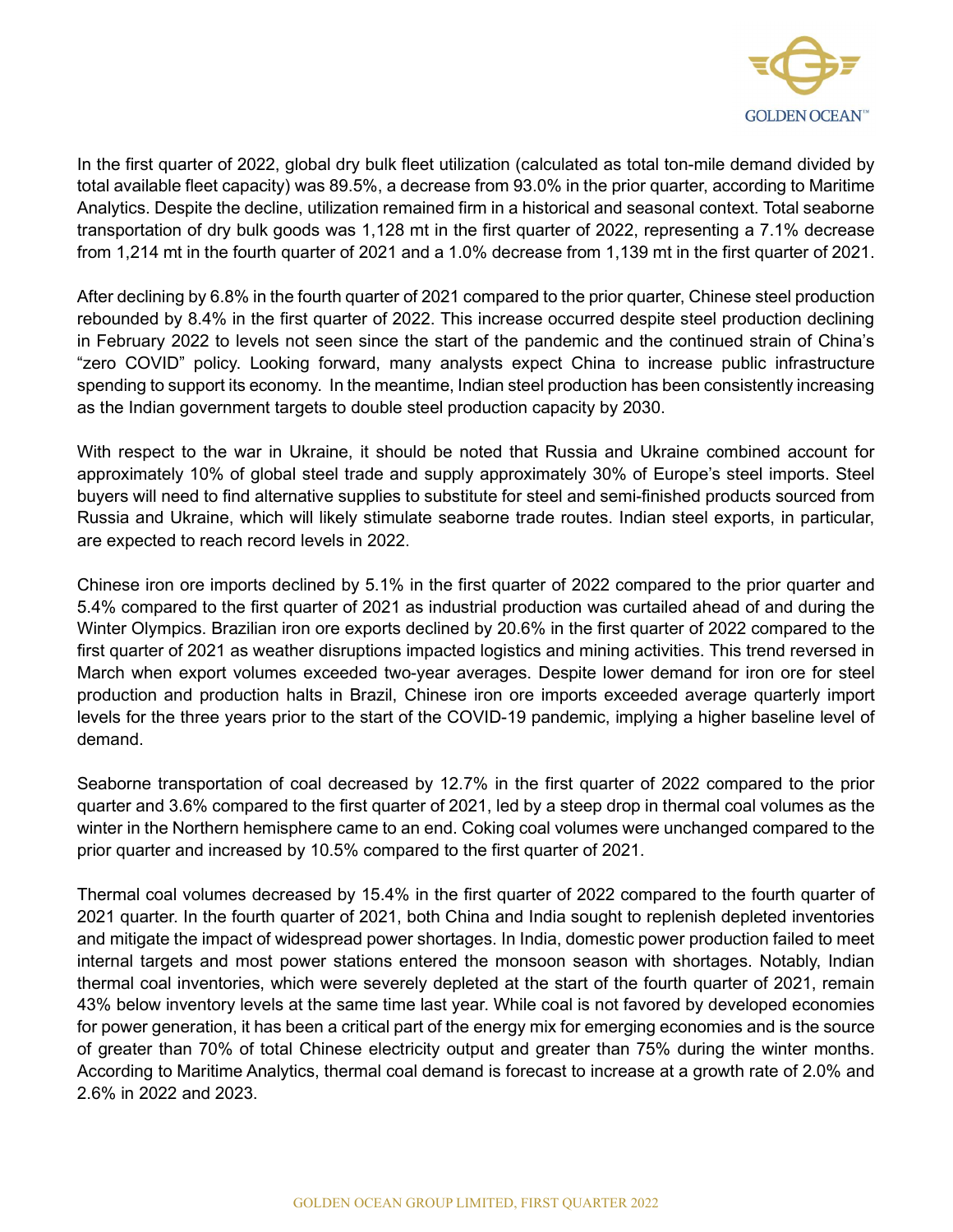

Transportation of essential agribulks, which represented 12.6% of total seaborne volumes in the first quarter of 2022, decreased by 4.9% compared to the fourth quarter of 2021 and increased by 1.0% compared to the first quarter of 2021. The war in Ukraine has impacted various agribulks as Ukraine accounts for 10% of total wheat exports and 14% of total corn exports. This is expected to have a positive impact on ton-mile demand in the short term as exports increase from the Americas. Other minor bulks decreased by 5.6% compared to the fourth quarter of 2021 and increased by 3.8% compared to the first quarter of 2021.

The global fleet of dry bulk vessels amounted to 952.2 million dwt at the end of the first quarter of 2022, absorbing a net increase of 7.3 million dwt in the quarter, compared to 6.6 million dwt in the fourth quarter of 2020 and 9.5 million dwt in the first quarter of 2021. Newbuilding ordering levels were very low in the first quarter of 2022, with only 2.1 million dwt of vessels ordered, the lowest quarterly amount since 2016. The orderbook as a percentage of the global fleet stood at 6.8% at quarter-end, a decrease from 7.3% recorded in March 31, 2021 and from an average of 27.5% over the last 20 years. The orderbook is presently at the lowest level in 30 years.

### Strategy and Outlook

The Company maintains a constructive market outlook based on both expectations of steady global growth, and equally importantly, supply-side dynamics that have not been observed for decades.

The International Monetary Fund ("IMF") forecasts global GDP to grow by 3.6% in each of 2022 and 2023. As with prior revisions, the IMF cited rising energy prices and supply chain disruptions that have resulted in higher and more broad-based inflation than anticipated as key risks to global GDP growth. Growth forecasts for the emerging and developing Asian economies have also been marginally reduced to 5.4% and 5.9% for 2022 and 2023, respectively. The revised forecasts remain high by historical standards and should support steady dry bulk commodity demand. Notably, India's GDP is forecast to grow by 8.2% and 6.9% in 2022 and 2023, respectively. Even with lowered growth forecasts, global ton-mile demand is forecast to increase by 2.1% and 2.7% in 2022 and 2023, respectively.

Based on these forecasts, it is expected that a sustained period of firm freight rates will follow, particularly if fleet inefficiency does not reduce dramatically. Setting aside the potential for continued fleet inefficiency due to supply chain and logistical issues and protocols related to COVID-19, the introduction of the Energy Efficiency Existing Ship Index, or EEXI, by the International Maritime Organization is expected to have a significant effect on fleet efficiency. Commencing in 2023, all vessels in the global fleet will be required to meet new energy efficiency standards. It is anticipated that most vessels built prior to 2014 will have limited options to meet the EEXI standards aside from reducing their sailing speeds, with the further potential early retirement of vessels that are not able to meet the new standards.

The status of the orderbook, which is at a 30-year low as a percentage of the operating fleet is also highly supportive of expectations for positive supply dynamics. After growing by 3.8% in 2020 and by approximately 4.2% per year on average over the last decade, the global dry bulk fleet is forecast to grow by 3.6% in 2022 and just 2.2% in 2023, well below organic replacement levels. Depending on the impact of the EEXI standards, fleet growth may slow even further as greater than 17% of the vessels in the global fleet are 15 years of age or older and may no longer be commercially viable.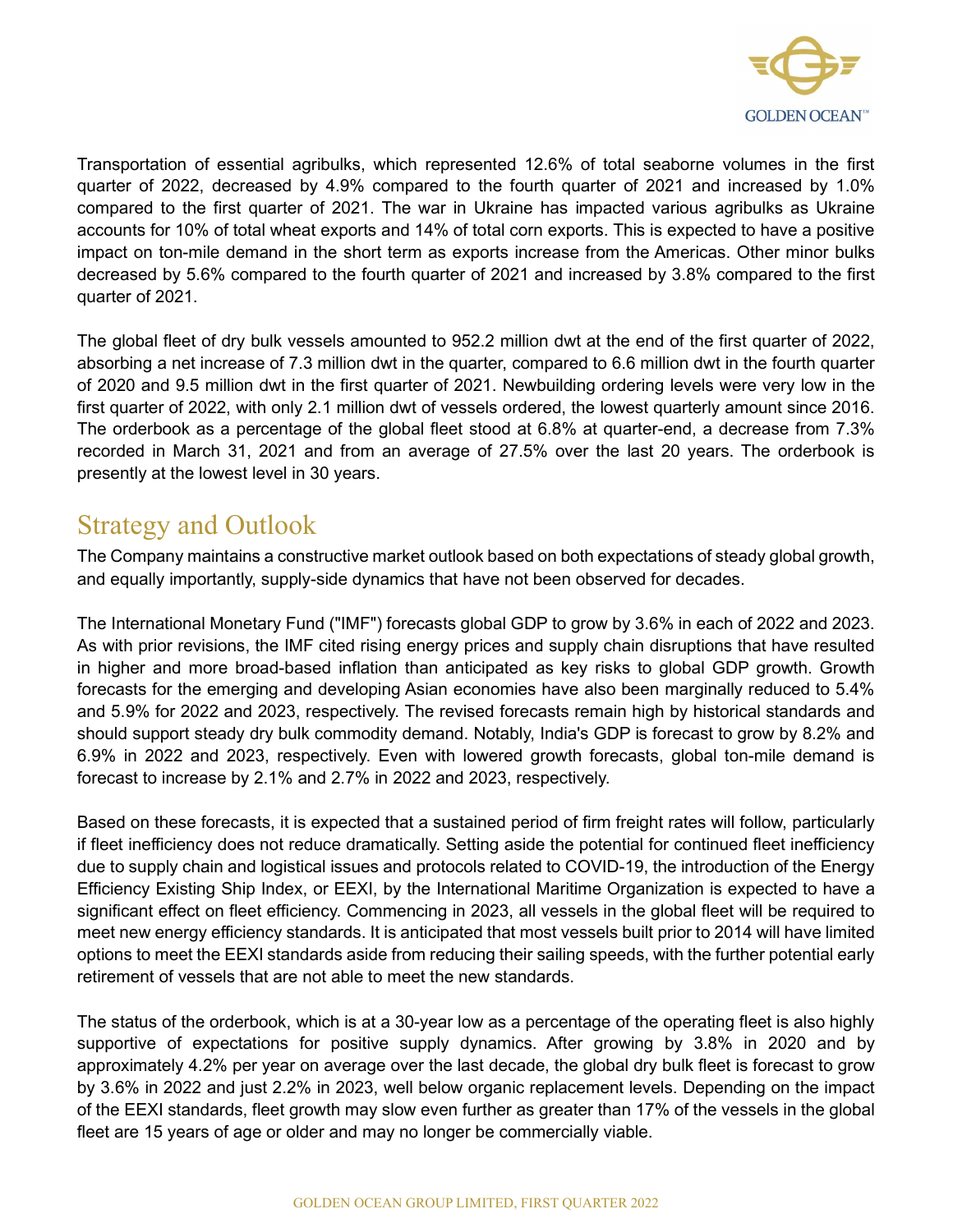

Thus far in 2022, just 0.7 million dwt of new Capesize and Panamax vessels have been ordered, representing less than one-tenth of one percent of the global fleet as of the start of the year. An increase in steel prices and limited yard capacity, have combined to drive newbuilding prices sharply higher. Newbuilding prices for Capesize and Panamax vessels are at levels not seen since 2009. The Company does not anticipate a dramatic surge in newbuilding orders given the recent sharp rise in newbuilding prices, scarcity of competitive financing, and, importantly, increased ordering of highly complex nextgeneration vessels in other shipping segments that have placed capacity limits on shipyards globally.

Throughout 2021, the Company actively grew and renewed its fleet, disposing of several older vessels and acquiring or placing orders for 25 modern vessels. The Company is the largest listed owner of large size dry bulk vessels, with an average age of approximately 6.4 years, including newbuildings. In addition to increasing the Company's cash generation potential by virtue of a larger fleet, the Company's actions were intended to ensure that its fleet will remain highly competitive for years to come. Furthermore, the Company has embraced decarbonization as a core strategic pillar and is carefully considering all potential efforts to further reduce its emissions. The Company believes technological advancements play a key role in energy efficiency and emission control, both in terms of engine technology and data handling, and the Company optimizes vessel routing and speed in order to increase voyage efficiency and reduce fuel consumption, among other actions.

In the short term, the Company is closely monitoring macro-economic factors as well as impacts of the war in Ukraine on dry bulk trades. The Company believes it is well-positioned in the near term, with highly profitable charter coverage for most of its available days in the second quarter of 2022 and approximately 21% of its available days in the third quarter of 2022. The Company's active, dynamic chartering strategy should help to insulate it from near-term market disruptions.

With a best-in-class fleet focused exclusively on large vessel classes, Golden Ocean is well-positioned to generate significant cash flow and create value for our shareholders. The Board of Directors remains committed to returning value to its shareholders through dividends. While the amount and timing of any future dividend payments will be based on Company's results, investment opportunities and the prevailing market conditions, it is the Company's intent to distribute a significant portion of its earnings in line with the Company's current strong market expectations.

The Board of Directors Golden Ocean Group Limited Hamilton, Bermuda May 19, 2022

#### Questions should be directed to:

Ulrik Andersen: Chief Executive Officer, Golden Ocean Management AS + 47 22 01 73 53

Peder Simonsen: Chief Financial Officer, Golden Ocean Management AS +47 22 01 73 45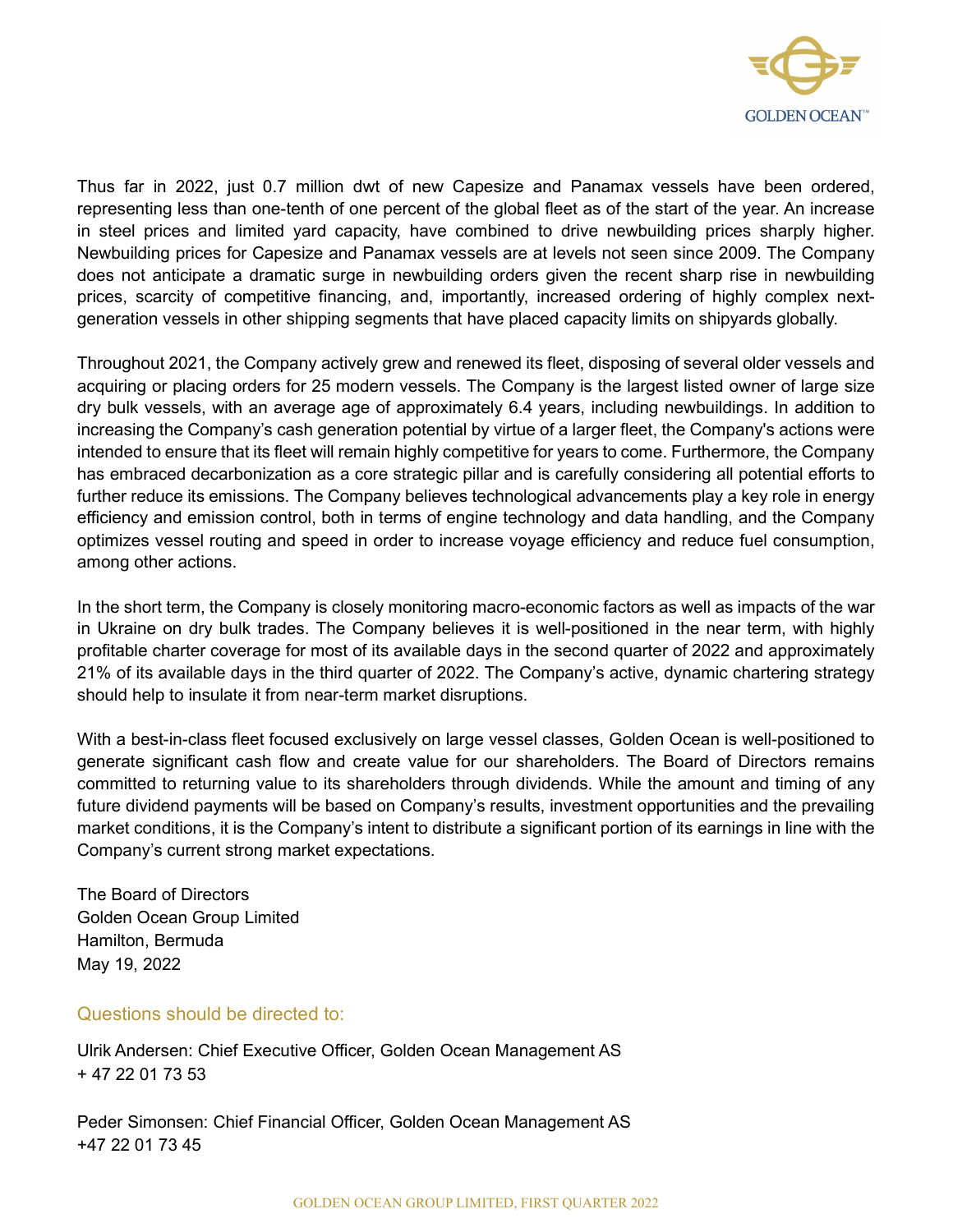

### Forward-Looking Statements

Matters discussed in this earnings report may constitute forward-looking statements. The Private Securities Litigation Reform Act of 1995, or the PSLRA, provides safe harbor protections for forward-looking statements in order to encourage companies to provide prospective information about their business. Forward-looking statements include statements concerning plans, objectives, goals, strategies, future events or performance, and underlying assumptions and other statements, which are other than statements of historical facts.

The Company is taking advantage of the safe harbor provisions of the PSLRA and is including this cautionary statement in connection therewith. This document and any other written or oral statements made by the Company or on its behalf may include forward-looking statements, which reflect the Company's current views with respect to future events and financial performance. This earnings report includes assumptions, expectations, projections, intentions and beliefs about future events. These statements are intended as "forward-looking statements." The Company cautions that assumptions, expectations, projections, intentions and beliefs about future events may and often do vary from actual results and the differences can be material. When used in this document, the words "believe," "expect," "anticipate," "estimate," "intend," "plan," "targets," "projects," "likely," "will," "would," "could" and similar expressions or phrases may identify forward-looking statements.

The forward-looking statements in this report are based upon various assumptions, many of which are based, in turn, upon further assumptions, including without limitation, management's examination of historical operating trends, data contained in the Company's records and other data available from third parties. Although the Company believes that these assumptions were reasonable when made, because these assumptions are inherently subject to significant uncertainties and contingencies which are difficult or impossible to predict and are beyond the Company's control, the Company cannot assure you that it will achieve or accomplish these expectations, beliefs or projections. As a result, you are cautioned not to rely on any forward-looking statements.

In addition to these important factors and matters discussed elsewhere herein, important factors that, in the Company's view, could cause actual results to differ materially from those discussed in the forwardlooking statements, include among other things: the Company's future operating or financial results; the Company's continued borrowing availability under its debt agreements and compliance with the covenants contained therein; the Company's ability to procure or have access to financing, the Company's liquidity and the adequacy of cash flows for the Company's operations; the Company's ability to successfully employ its existing and newbuilding dry bulk vessels and replace its operating leases on favorable terms, or at all; changes in the Company's operating expenses and voyage costs, including bunker prices, fuel prices (including increases costs for low sulfur fuel), dry docking, crewing and insurance costs; the Company's ability to fund future capital expenditures and investments in the construction, acquisition and refurbishment of the Company's vessels (including the amount and nature thereof and the timing of completion thereof, the delivery and commencement of operations dates, expected downtime and lost revenue); planned, pending or recent acquisitions, business strategy and expected capital spending or operating expenses,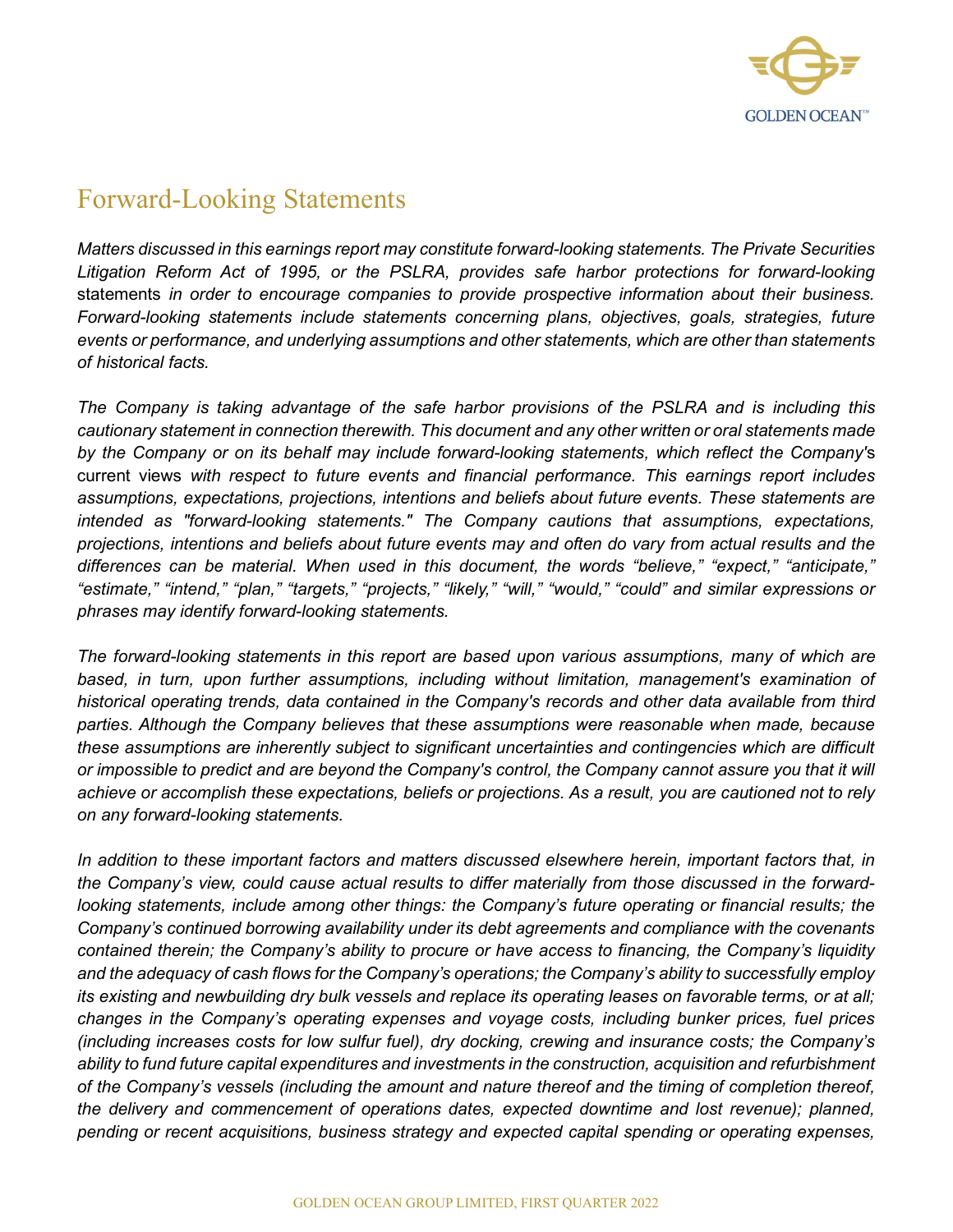

including drydocking, surveys, upgrades and insurance costs; risks associated with vessel construction; the Company's expectations regarding the availability of vessel acquisitions and its ability to complete acquisition transactions planned; vessel breakdowns and instances of off-hire; potential differences in interest by or among certain members of the Company's board of directors, or the Board, executive officers, senior management and shareholders; potential liability from pending or future litigation; potential exposure or loss from investment in derivative instruments; general dry bulk shipping market trends, including fluctuations in charter hire rates and vessel values; changes in supply and demand in the dry bulk shipping industry, including the market for the Company's vessels and the number of newbuildings under construction; the strength of world economies; stability of Europe and the Euro; fluctuations in interest rates and foreign exchange rates; changes in seaborne and other transportation; changes in governmental rules and regulations or actions taken by regulatory authorities; general domestic and international political conditions; potential disruption of shipping routes due to accidents, climate-related (acute and chronic), political instability, terrorist attacks, piracy or international hostilities, including the ongoing aggression between Russia and Ukraine; he length and severity of epidemics and pandemics, including COVID-19 and its impact on the demand for seaborne transportation in the dry bulk sector; the impact of increasing scrutiny and changing expectations from investors, lenders, charterers and other market participants with respect to our Environmental, Social and Governance practices; new environmental regulations and restrictions, whether at a global level stipulated by the International Maritime Organization, and/or regional/national imposed by regional authorities such as the European Union or individual countries; and other important factors described from time to time in the reports filed by the Company with the U.S. Securities and Exchange Commission, including the Company's most recently filed Annual Report on Form 20-F for the year ended December 31, 2021.

The Company cautions readers of this report not to place undue reliance on these forward-looking statements, which speak only as of their dates. Except to the extent required by applicable law or regulation, the Company undertakes no obligation to release publicly any revisions to these forward-looking statements to reflect events or circumstances after the date of this report or to reflect the occurrence of unanticipated events. These forward-looking statements are not guarantees of the Company's future performance, and actual results and future developments may vary materially from those projected in the forward-looking statements.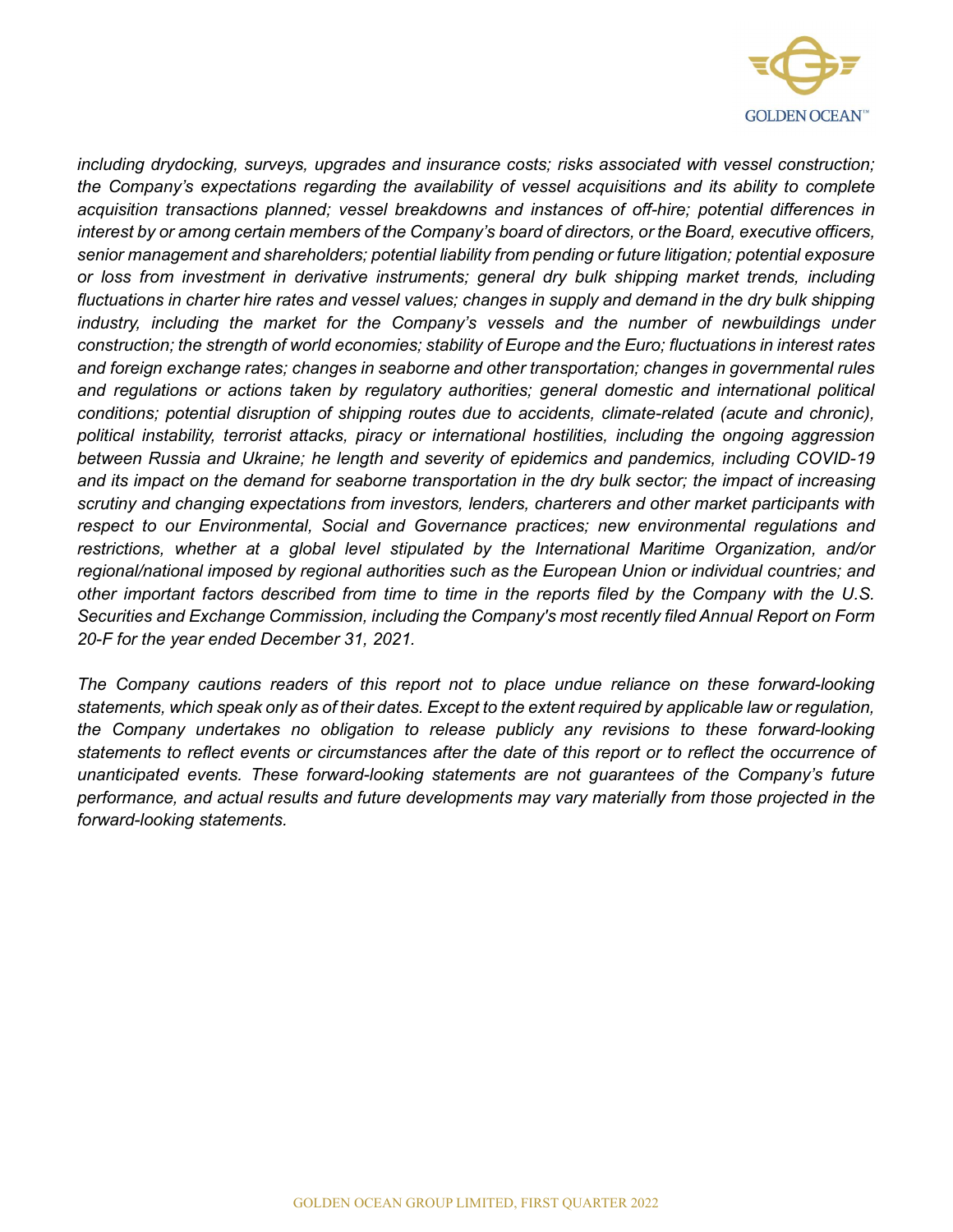

# INTERIM FINANCIAL INFORMATION

### FIRST QUARTER 2022

Index

Unaudited Interim Condensed Consolidated Statements of Operations

Unaudited Interim Condensed Consolidated Balance Sheets

Unaudited Interim Condensed Consolidated Cash Flow Statements

Unaudited Interim Condensed Consolidated Statements of Changes in Equity

Selected Notes to the Unaudited Interim Condensed Consolidated Financial Statements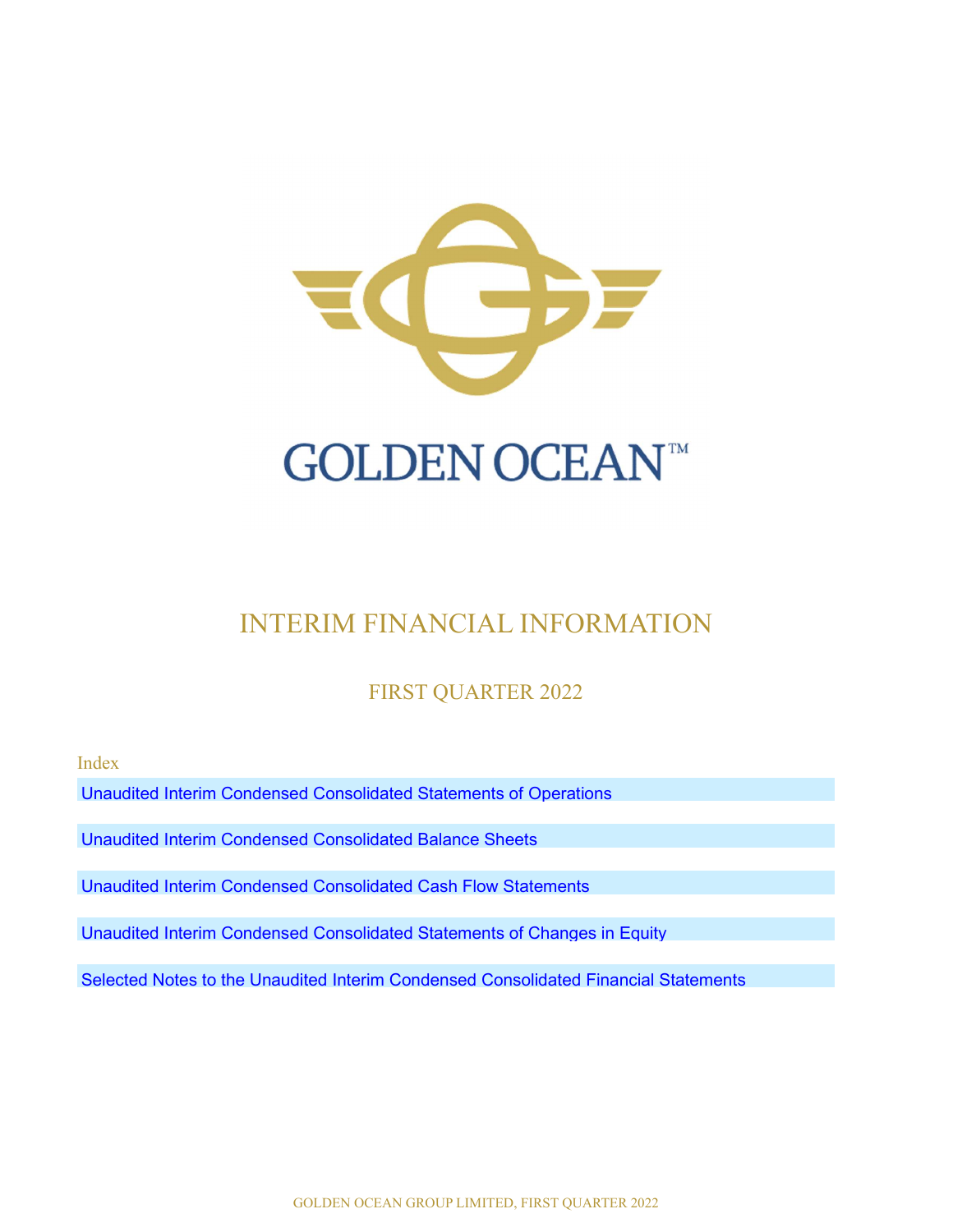

### Unaudited Interim Condensed Consolidated Statements of Operations

|                                             | <b>Three months</b><br>ended | Three months<br>ended          | Three months<br>ended |
|---------------------------------------------|------------------------------|--------------------------------|-----------------------|
| (in thousands of \$, except per share data) | 2022                         | March 31, December 31,<br>2021 | March 31,<br>2021     |
| <b>Operating revenues</b>                   |                              |                                |                       |
| Time charter revenues                       | 161,848                      | 209,677                        | 78,320                |
| Voyage charter revenues                     | 103,173                      | 171,971                        | 79,176                |
| Other revenues                              | 163                          | 160                            | 557                   |
| <b>Total operating revenues</b>             | 265,184                      | 381,808                        | 158,053               |
|                                             |                              |                                |                       |
| Gain from disposal of vessels               |                              | 4,928                          |                       |
| Other operating income (expenses)           | (413)                        | (6,358)                        | 649                   |
| <b>Operating expenses</b>                   |                              |                                |                       |
| Voyage expenses and commissions             | 56,273                       | 68,942                         | 39,233                |
| Ship operating expenses                     | 58,165                       | 57,622                         | 48,617                |
| Charter hire expenses                       | 10,303                       | 11,247                         | 13,920                |
| Administrative expenses                     | 5,127                        | 4,827                          | 4,115                 |
| Impairment loss on vessels                  |                              |                                | 4,187                 |
| Depreciation                                | 32,434                       | 33,354                         | 26,798                |
| <b>Total operating expenses</b>             | 162,302                      | 175,992                        | 136,870               |
| <b>Net operating income</b>                 | 102,469                      | 204,386                        | 21,832                |
| Other income (expenses)                     |                              |                                |                       |
| Interest income                             | 54                           | 154                            | 175                   |
| Interest expense                            | (10, 041)                    | (10, 509)                      | (8,889)               |
| Gain on derivatives                         | 18,750                       | 1,211                          | 9,024                 |
| Equity results of associated companies      | 14,454                       | 9,875                          | 667                   |
| Other financial items                       | (328)                        | (990)                          | 790                   |
| Net other income (expenses)                 | 22,889                       | (259)                          | 1,767                 |
| Net income (loss) before income taxes       | 125,358                      | 204,127                        | 23,599                |
| Income tax expense                          | 35                           | 309                            | 20                    |
| <b>Net income</b>                           | 125,323                      | 203,818                        | 23,579                |
| Per share information:                      |                              |                                |                       |
| Earnings per share: basic                   | \$<br>$0.63$ \$              | $1.02$ \$                      | 0.14                  |
| Earnings per share: diluted                 | $0.62$ \$<br>\$              | $1.01$ \$                      | 0.14                  |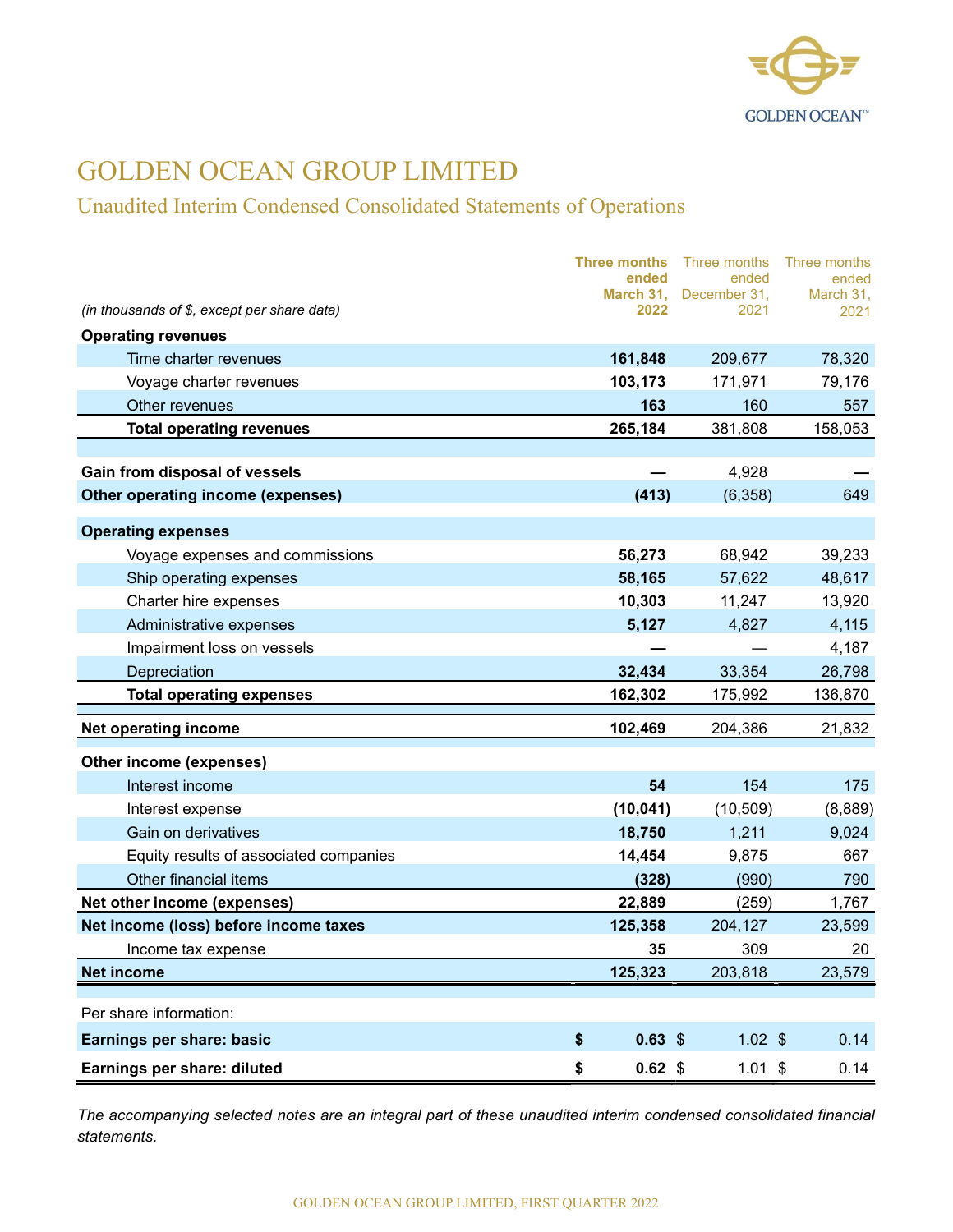

### Unaudited Interim Condensed Consolidated Balance Sheets

| (in thousands of \$)                               | As of<br>March 31,<br>2022 | As of<br>December 31,<br>2021 |
|----------------------------------------------------|----------------------------|-------------------------------|
| <b>ASSETS</b>                                      |                            |                               |
| <b>Current assets</b>                              |                            |                               |
| Cash and cash equivalents                          | 107,356                    | 197,032                       |
| Restricted cash                                    | 8,365                      | 12,985                        |
| Other current assets                               | 182,846                    | 159,373                       |
| <b>Total current assets</b>                        | 298,567                    | 369,390                       |
| Vessels and equipment, net                         | 2,813,459                  | 2,880,321                     |
| Vessels held for sale                              | 41,916                     |                               |
| Newbuildings                                       | 35,890                     | 35,678                        |
| Finance leases, right of use assets, net           | 94,849                     | 98,535                        |
| Operating leases, right of use assets, net         | 26,804                     | 19,965                        |
| Other long term assets                             | 49,956                     | 50,288                        |
| <b>Total assets</b>                                | 3,361,441                  | 3,454,177                     |
|                                                    |                            |                               |
| <b>LIABILITIES AND EQUITY</b>                      |                            |                               |
| <b>Current liabilities</b>                         |                            |                               |
| Current portion of long-term debt                  | 104,355                    | 105,864                       |
| Current portion of finance lease obligations       | 20,147                     | 21,755                        |
| Current portion of operating lease obligations     | 19,240                     | 13,860                        |
| Other current liabilities                          | 102,635                    | 106,594                       |
| <b>Total current liabilities</b>                   | 246,377                    | 248,073                       |
| Long-term debt                                     | 1,125,567                  | 1,156,481                     |
| Non-current portion of finance lease obligations   | 101,400                    | 105,975                       |
| Non-current portion of operating lease obligations | 14,277                     | 14,907                        |
| <b>Total liabilities</b>                           | 1,487,621                  | 1,525,436                     |
| <b>Equity</b>                                      | 1,873,820                  | 1,928,741                     |
| <b>Total liabilities and equity</b>                | 3,361,441                  | 3,454,177                     |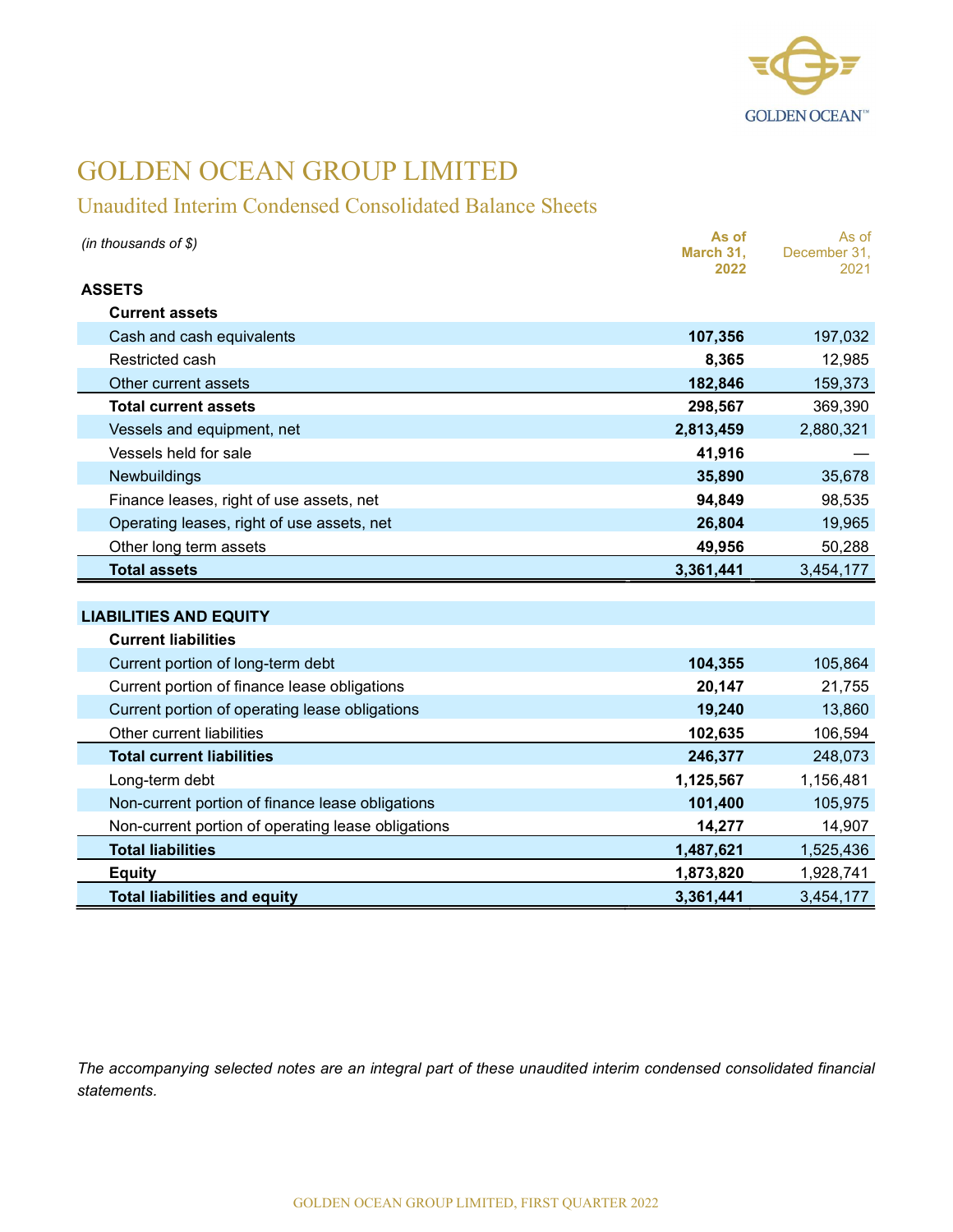

### Unaudited Interim Condensed Consolidated Cash Flow Statements

|                                                                                             | Three months<br>ended | Three months<br>ended          | Three months<br>ended |
|---------------------------------------------------------------------------------------------|-----------------------|--------------------------------|-----------------------|
| (in thousands of \$)                                                                        | 2022                  | March 31, December 31,<br>2021 | March 31,<br>2021     |
| <b>Net income</b>                                                                           | 125,323               | 203,818                        | 23,579                |
| Adjustments to reconcile net income (loss) to net cash provided by<br>operating activities; |                       |                                |                       |
| Depreciation                                                                                | 32,434                | 33,354                         | 26,798                |
| Impairment loss on vessels                                                                  |                       |                                | 4,187                 |
| Gain from sale of vessels                                                                   |                       | (4,928)                        |                       |
| Dividends from associated companies                                                         | 6,552                 |                                |                       |
| Equity results from associated companies                                                    | (14, 454)             | (9,875)                        | (667)                 |
| Amortization of time charter party out contracts                                            |                       | 804                            | 1,078                 |
| Mark to market value on derivatives                                                         | (18,930)              | (6, 230)                       | (10, 546)             |
| Other, net                                                                                  | (1,032)               | (1, 115)                       | (2,533)               |
| Change in operating assets and liabilities                                                  | (6, 269)              | 3,328                          | (35, 318)             |
| Net cash provided by operating activities                                                   | 123,624               | 219,156                        | 6,578                 |
| <b>Investing activities</b>                                                                 |                       |                                |                       |
| Additions to vessels and right of use assets                                                | (1, 394)              | (2,795)                        | (65, 300)             |
| Additions to newbuildings                                                                   |                       | (36, 015)                      | (43,602)              |
| Repayments of loans receivable from related parties                                         | 5,350                 |                                |                       |
| Proceeds from sale of vessels                                                               |                       | 36,360                         | 9,504                 |
| Other investing activities, net                                                             | $\mathbf{2}$          | $\overline{2}$                 | 11                    |
| Net cash provided by (used in) investing activities                                         | 3,958                 | (2, 448)                       | (99, 387)             |
| <b>Financing activities</b>                                                                 |                       |                                |                       |
| Repayment of long-term debt                                                                 | (33, 230)             | (90, 727)                      | (82,041)              |
| Net proceeds from share distributions                                                       |                       |                                | 574                   |
| Debt fees paid                                                                              |                       | (34)                           |                       |
| Net proceeds from share issuance                                                            |                       |                                | 335,340               |
| Dividends paid                                                                              | (180, 392)            | (170, 370)                     |                       |
| Repayment of finance leases                                                                 | (8, 256)              | (8,022)                        | (7,621)               |
| Net cash provided by (used in) financing activities                                         | (221, 878)            | (269, 153)                     | 246,252               |
| <b>Net change</b>                                                                           | (94, 296)             | (52, 445)                      | 153,443               |
| Cash, cash equivalents and restricted cash at start of period                               | 210,017               | 262,462                        | 175,102               |
| Cash, cash equivalents and restricted cash at end of period                                 | 115,721               | 210,017                        | 328,545               |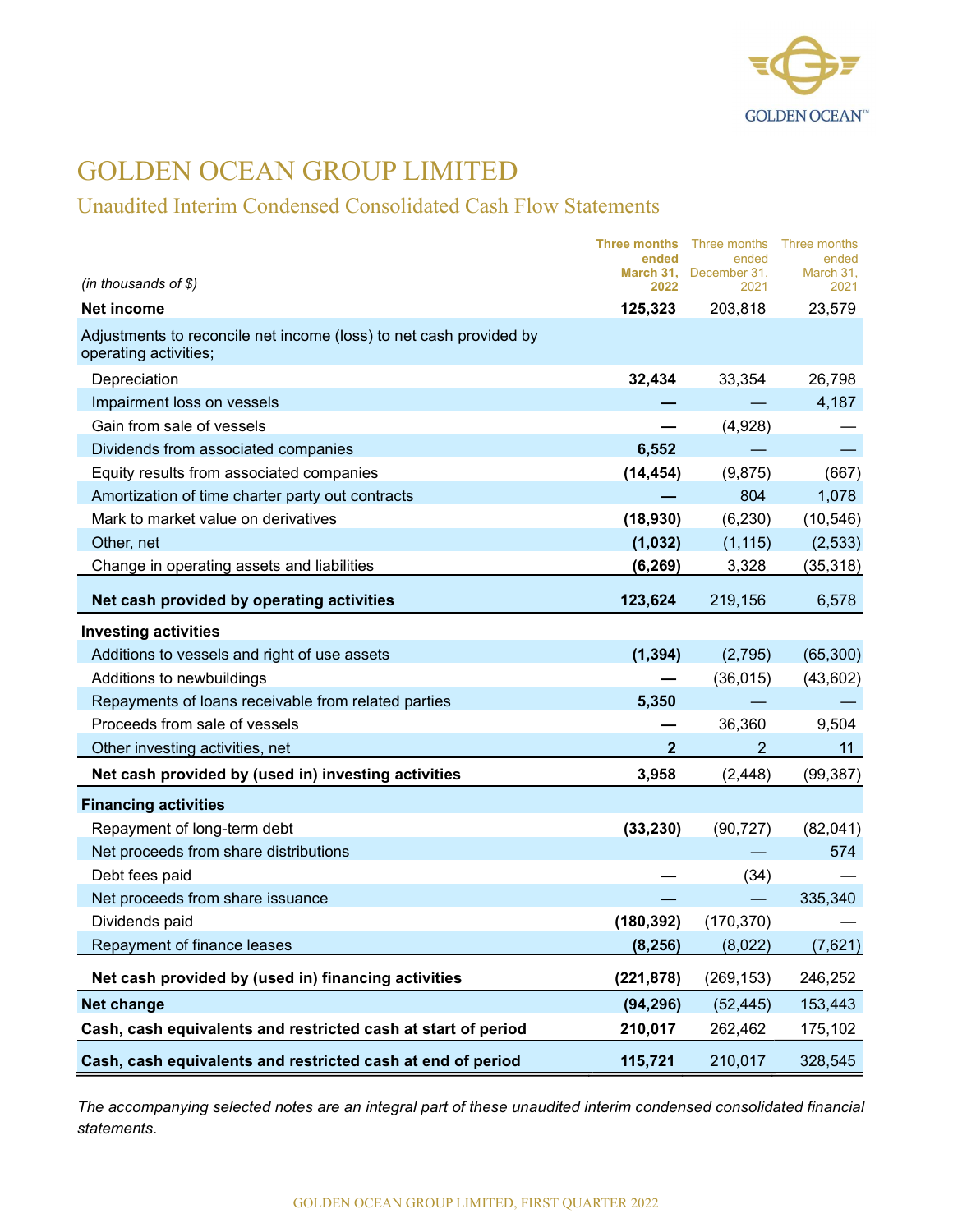

### Unaudited Interim Condensed Consolidated Statements of Changes in Equity

|                                             | <b>Three months</b><br>ended | Three months<br>ended |
|---------------------------------------------|------------------------------|-----------------------|
| (in thousands of \$, except for share data) | March 31,<br>2022            | March 31.<br>2021     |
| Number of shares outstanding                |                              |                       |
| Balance at beginning of period              | 200,435,621                  | 143,327,697           |
| Shares issued                               |                              | 54,207,547            |
| Distribution of treasury shares             |                              | 170,000               |
| Balance at end of period                    | 200,435,621                  | 197,705,244           |
| <b>Share capital</b>                        |                              |                       |
| Balance at beginning of period              | 10,061                       | 7,215                 |
| Shares issued                               |                              | 2,710                 |
| Balance at end of period                    | 10,061                       | 9,925                 |
| <b>Treasury shares</b>                      |                              |                       |
| Balance at beginning of period              | (4, 309)                     | (5,386)               |
| Share distribution                          |                              | 964                   |
| Balance at end of period                    | (4, 309)                     | (4, 422)              |
| <b>Additional paid in capital</b>           |                              |                       |
| Balance at beginning of period              | 285                          | 979                   |
| Shares issued                               |                              | 332,630               |
| Stock option expense                        | 148                          | 154                   |
| Balance at end of period                    | 433                          | 333,763               |
| <b>Contributed capital surplus</b>          |                              |                       |
| Balance at beginning of period              | 1,762,649                    | 1,732,670             |
| Distributions to shareholders               | (180, 392)                   |                       |
| Balance at end of period                    | 1,582,257                    | 1,732,670             |
| <b>Accumulated earnings (deficit)</b>       |                              |                       |
| Balance at beginning of period              | 160,055                      | (366, 722)            |
| Distribution treasury shares                |                              | (390)                 |
| Net income                                  | 125,323                      | 23,579                |
| Balance at end of period                    | 285,378                      | (343, 533)            |
| <b>Total equity</b>                         | 1,873,820                    | 1,728,403             |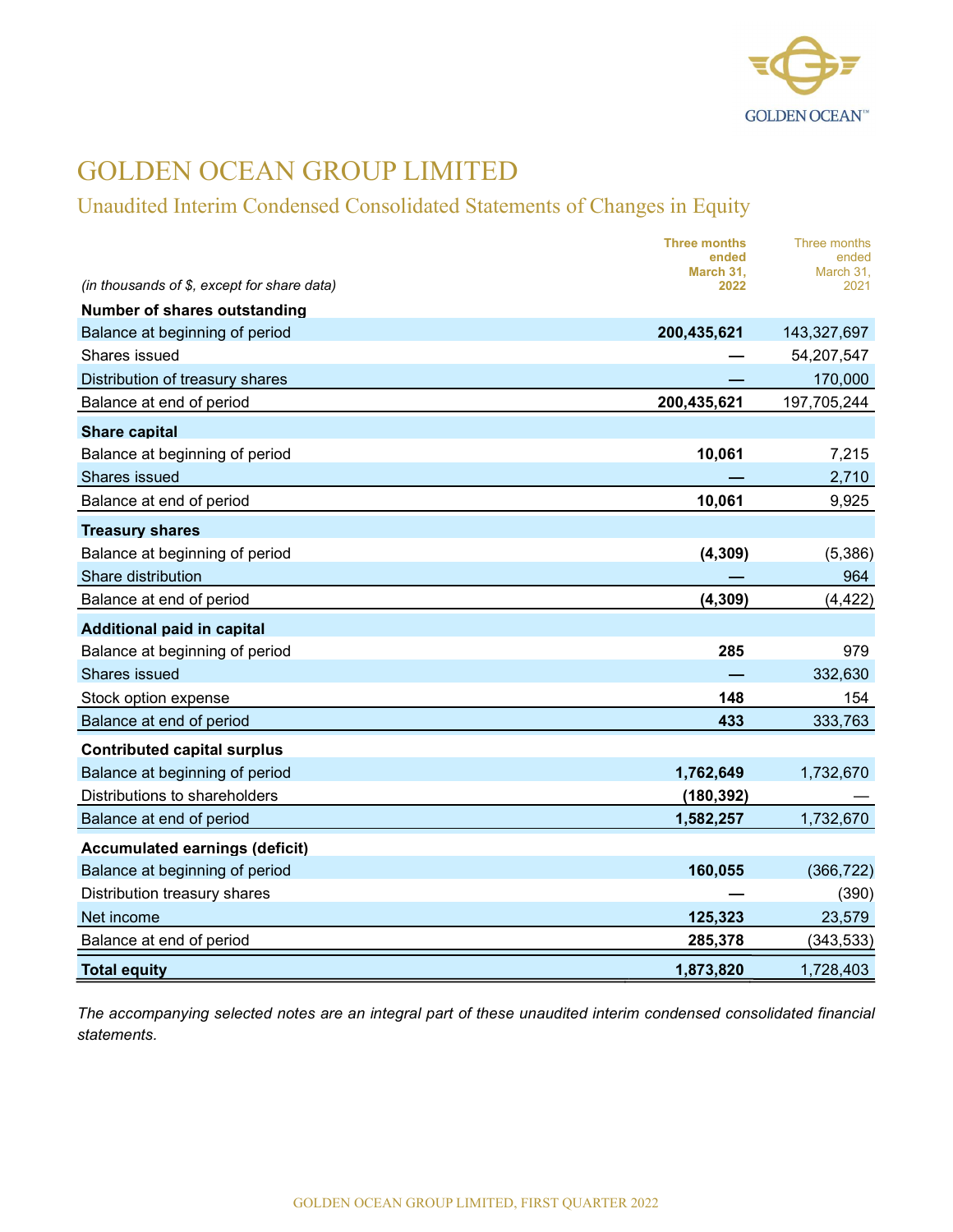

### SELECTED NOTES TO THE UNAUDITED INTERIM CONDENSED CONSOLIDATED FINANCIAL **STATEMENTS**

#### 1. General

Golden Ocean Group Limited (the "Company" or "Golden Ocean") is a Bermuda incorporated shipping company specializing in the transportation of dry bulk cargoes. The Company's ordinary shares are listed on the Nasdaq Global Select Market in New York with a secondary listing on the Euronext Oslo Stock Exchange.

#### 2. Accounting policies

#### Basis of accounting

The unaudited condensed consolidated financial statements are stated in accordance with accounting principles generally accepted in the United States. The unaudited condensed consolidated financial statements do not include all the disclosures required in the annual and interim consolidated financial statements and should be read in conjunction with the Company's annual financial statements included in the Company's annual report on Form 20-F for the year ended December 31, 2021, which was filed with the U.S. Securities and Exchange Commission on March 23, 2022.

#### Significant accounting policies

The accounting policies adopted in the preparation of the unaudited condensed consolidated financial statements are consistent with those followed in the preparation of the Company's annual financial statements for the year ended December 31, 2021.

#### 3. Earnings per share

Basic earnings per share amounts for the three months ended March 31, 2022 are based on the weighted average number of shares outstanding of 200,435,621. The Company's treasury shares have been weighted for the portion of the period they were outstanding.

As of March 31, 2022, total outstanding share options were 1,100,000, which for the three months ended March 31, 2022 were dilutive under the treasury stock method by 954,144 shares.

### 4. Vessels and equipment, net and vessels held for sale

In February 2022, the Company entered into an agreement to sell three older Panamax vessels, Golden Empress, Golden Enterprise and Golden Endeavour to an unrelated third party for \$52.0 million en-bloc. The vessels were delivered to their new owner in the second quarter of 2022. The Company expects to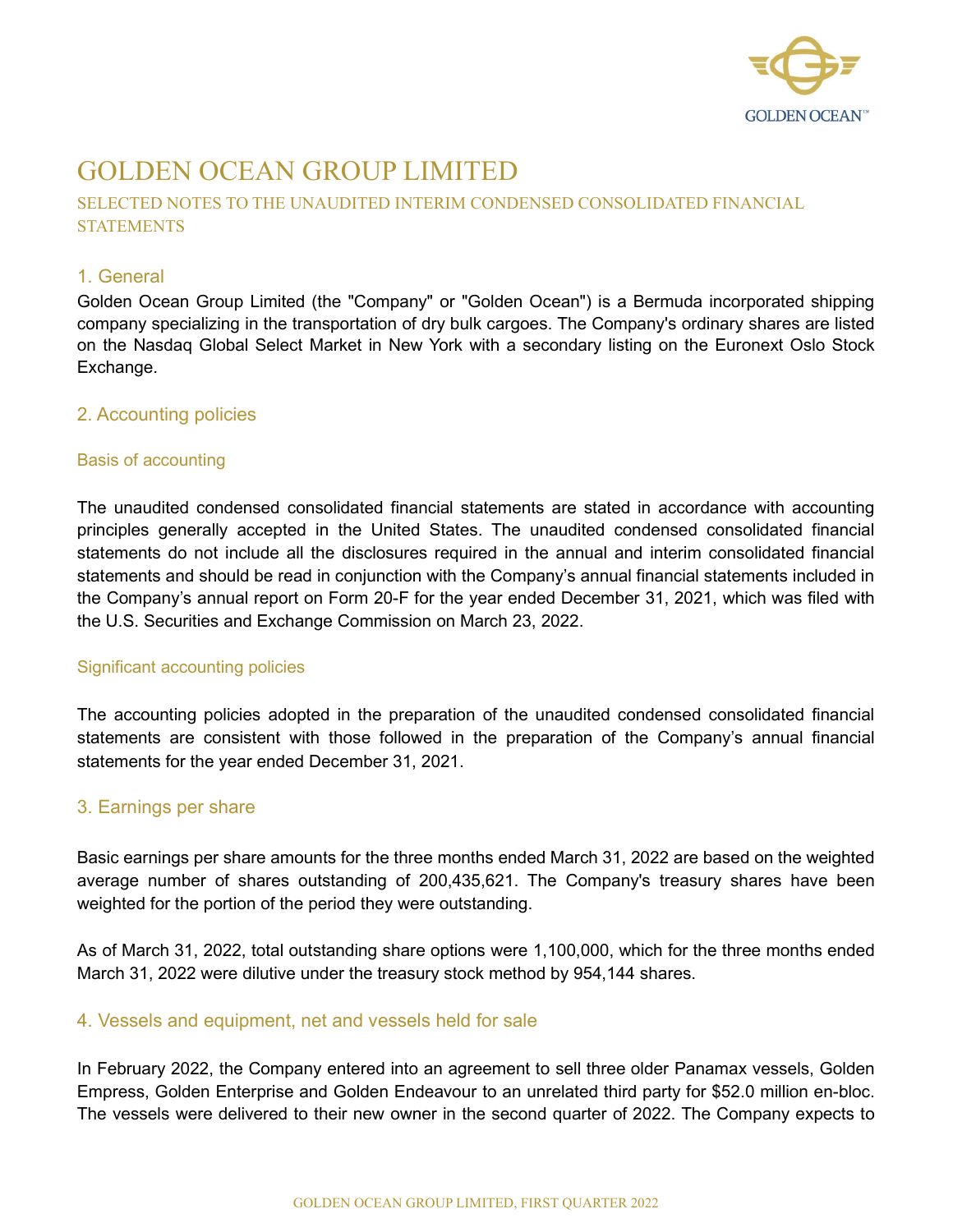

record a gain of approximately \$9.6 million from the sale in the second quarter of 2022. As of March 31, 2022, vessels are recorded as Vessels held for sale.

### 5. Newbuildings

As of March 31, 2022, the Company had capitalized costs of \$35.9 million relating to construction contracts for seven Kamsarmax newbuildings entered into in September and October of 2021.

#### 6. Leases

As of March 31, 2022, the Company had 11 vessels chartered in long-term where the Company is the lessee. Seven of eight vessels chartered in from SFL Corporation Ltd. (NYSE: SFL) ("SFL"), a related party, were classified as finance leases. For the three months ended March 31, 2022, the Company made a total repayment of \$8.3 million to SFL in connection with these leases. During this period, the Company exercised the option to extend two of its operational leases for one year each.

As of March 31, 2022, the Company's book value of finance lease obligations was \$121.5 million, including current portion of \$20.1 million.

### 7. Equity securities

The Company has an investment in Eneti Inc., a company engaged in marine based renewable energy listed on the New York Stock Exchange (NYSE: NETI) ("Eneti"). Until February 2021, Eneti was named Scorpio Bulkers Inc., and was engaged in dry bulk shipping. In the first quarter of 2022, the Company recorded a loss of \$0.3 million based on the decrease of Eneti's share price. The mark to market loss is reported under other financial items in the Company's interim condensed consolidated statements of operations.

The Company has an equity investment of 16.4% of the shares in SwissMarine, a dry bulk freight operator. Our ownership in SwissMarine was diluted in the first quarter of 2022 from 17.5% to 16.4%. The Company accounts for this investment under the equity method, and the book value of the investment amounted to \$45.7 million as of March 31, 2022.

For the three months ended March 31, 2022, the Company recorded equity in earnings of SwissMarine of \$13.4 million offset by loss on dilution of \$0.9 million. In the first quarter of 2021, the Company received dividends from SwissMarine of \$6.6 million, which was recorded as a reduction of investments. In addition, a subordinated shareholder loan of \$5.35 million was fully repaid by SwissMarine to the Company in the first quarter of 2022.

The Company has an equity investment of 10% of the shares in TFG Marine Ltd, a bunkering procurement joint venture company between Golden Ocean, Frontline Ltd. and Trafigura Pte Ltd. The Company has also provided a shareholder loan of \$0.9 million to TFG Marine with a five-year term, maturing in 2024.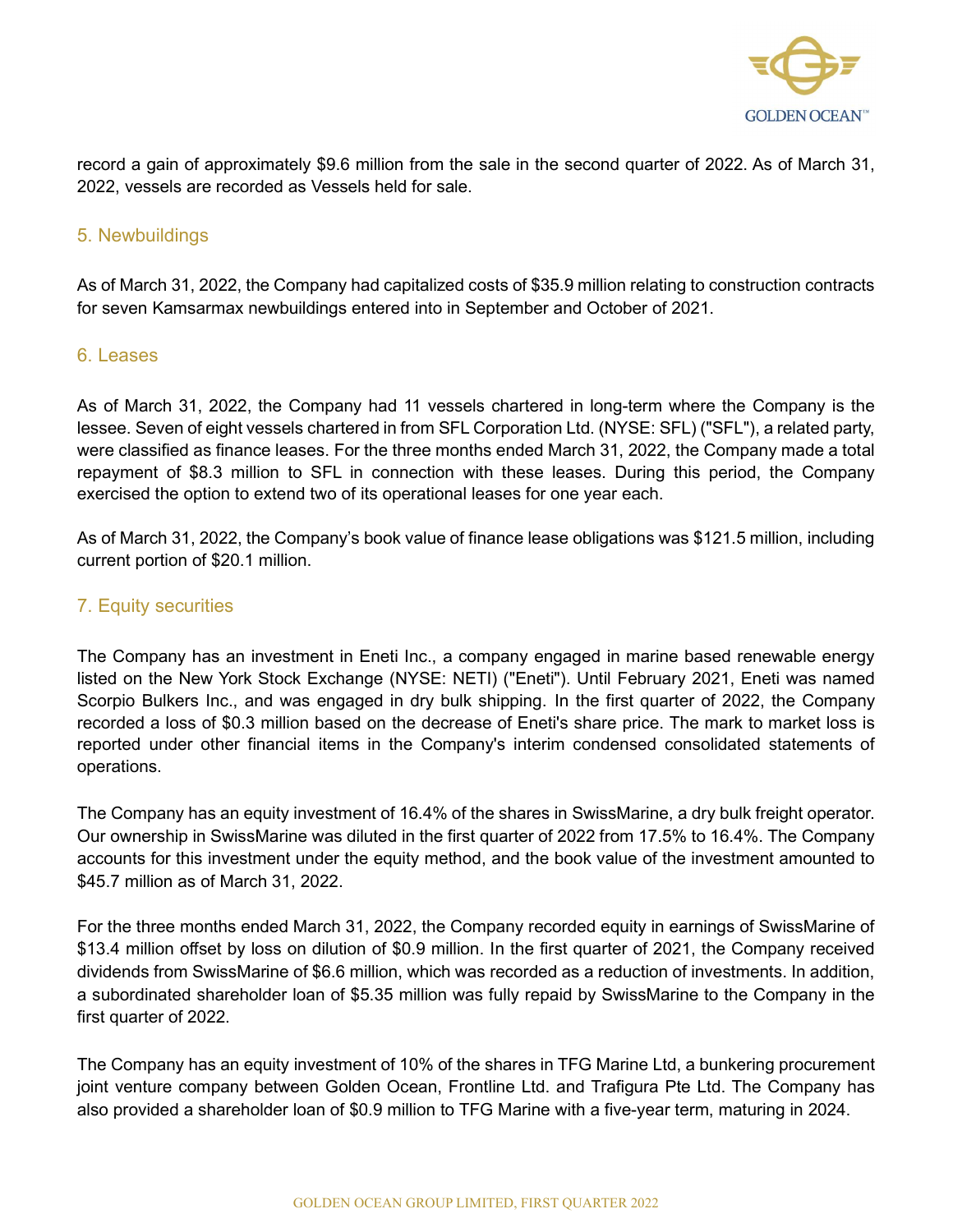

The Company has an equity investment of 50% of the shares in United Freight Carriers LLC, a dry cargo vessel operator and logistics service provider. The Company accounts for this investment under the equity method, and the book value of the investment amounted to \$2.9 million as of March 31, 2022.

### 8. Long-term debt

As of March 31, 2022, the Company's book value and outstanding principal of long-term debt was \$1,229.9 million and \$1,240.5 million, respectively. The current portion of long-term debt was \$104.4 million.

#### 9. Share capital

As of March 31, 2022, the Company had 201,190,621 issued and 200,435,621 outstanding common shares, each with a par value of \$0.05. Additionally, the Company held 755,000 shares in treasury.

In the first quarter ended March 31, 2022, the Company paid an aggregate of \$180.4 million, or \$0.90 per share in dividends to its shareholders related to its fourth quarter 2021 results.

### 10. Related party transactions

The Company's most significant related party transactions are with SFL, a company under the significant influence of the Company's largest shareholder. With reference to Note 6, ''Leases'', the Company leased eight vessels from SFL during the first quarter of 2022.

In addition to charter hire for the eight vessels leased from SFL, other amounts charged by related parties primarily include general management fees and charter hire for short-term charters. Amounts earned from other related parties primarily include commercial management fees.

With reference to Note 7, "Equity securities", in January 2022 SwissMarine fully repaid the outstanding shareholder loan of \$5.35 million to the Company.

With reference to Note 7, "Equity securities" the outstanding shareholder loan from TFG Marine as of March 31, 2022 was \$0.9 million.

Pursuant to its agreement with TFG Marine, the Company paid \$31.6 million for bunker procurement in the three months ended March 31, 2022. As of March 31, 2022, amounts payable to TFG Marine amounted to \$11.9 million.

#### 11. Commitment and contingencies

As of March 31, 2022, the Company had seven vessels under construction and outstanding contractual commitments of \$201.7 million due by the first quarter of 2024.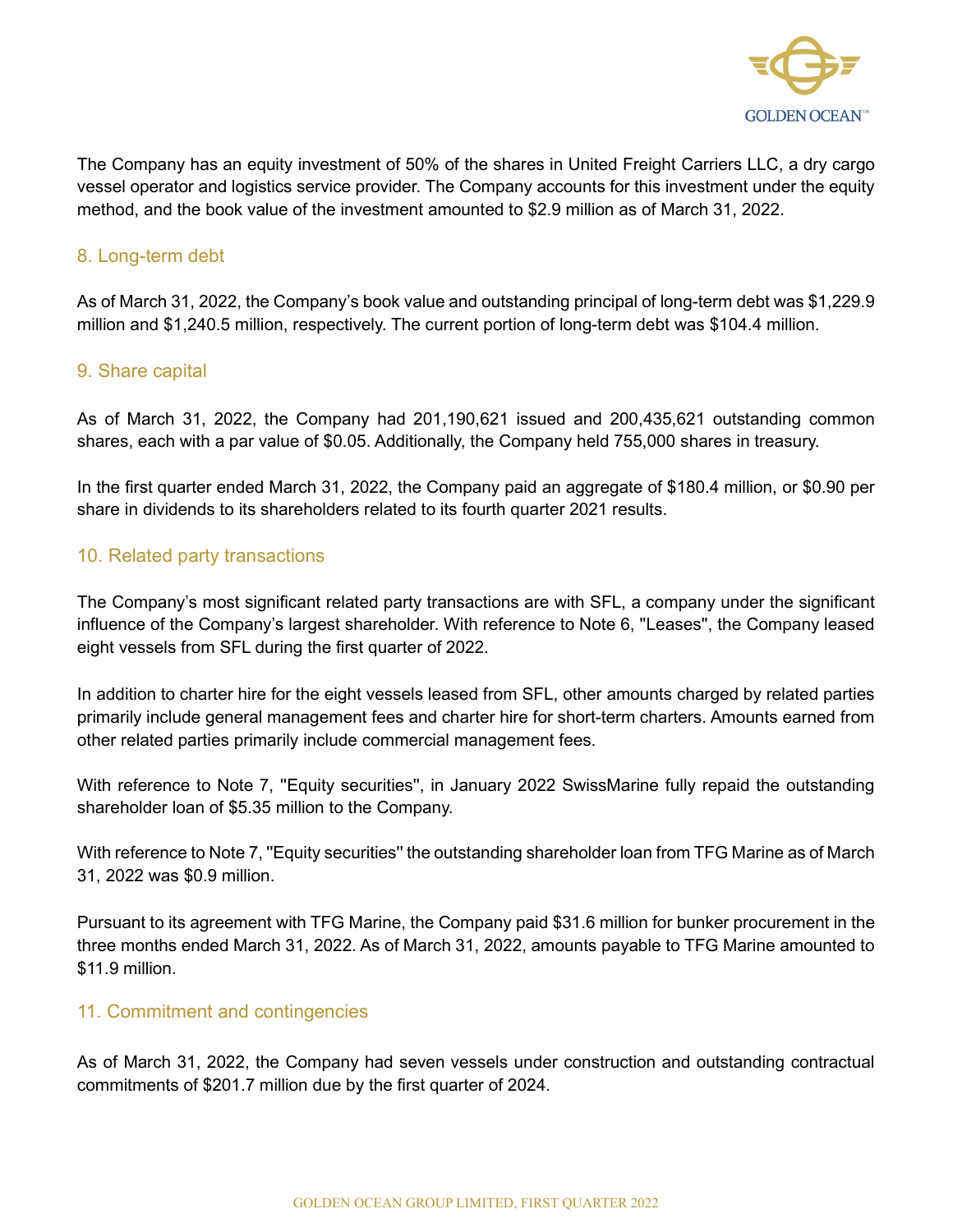

With reference to Note 7, "Equity securities", the Company has issued a \$20.0 million guarantee in respect of the performance of its subsidiaries under a bunker supply arrangement with TFG Marine. As of March 31, 2022, there is no exposure under this guarantee. In addition, should TFG Marine be required to provide a parent company guarantee to its bunker suppliers or finance providers then for any guarantee that is provided by the Trafigura group and becomes payable, the Company shall pay an amount equal to its equity proportion of that amount payable. The maximum liability under this guarantee is \$4.0 million. There are no amounts payable under this guarantee as of March 31, 2022.

### 12. Subsequent events

In April and May 2022, the Panamax vessels Golden Empress, Golden Enterprise and Golden Endeavour were delivered to their new owner.

In May 2022, the Company paid the second installments totaling \$6.8 million under two out of the seven Kamsarmax newbuilding contracts entered into in 2021.

In May 2022, the Company signed a loan agreement for a \$275 million credit facility with a group of leading shipping banks to refinance debt secured by 14 Capesize vessels. The new financing has an interest rate of SOFR plus 190 basis points, which basis the historical spread between LIBOR and SOFR reference rates corresponds to a LIBOR based credit margin of around 165 bps. The financing is repayable according to a 20-year age adjusted repayment profile and will reduce the daily cash break even rate by approximately \$1,500 in respect of the vessels secured under the new facility and by \$400 for the full Capesize fleet.

On May 19, 2022, the Company announced a cash dividend of \$0.50 per share in respect of the first quarter of 2022, which is payable on or about June 8, 2022 to shareholders of record on June 1, 2022. Investors holding shares through Euronext VPS may receive the dividend payment in respect of such shares later, on or about June 10, 2022.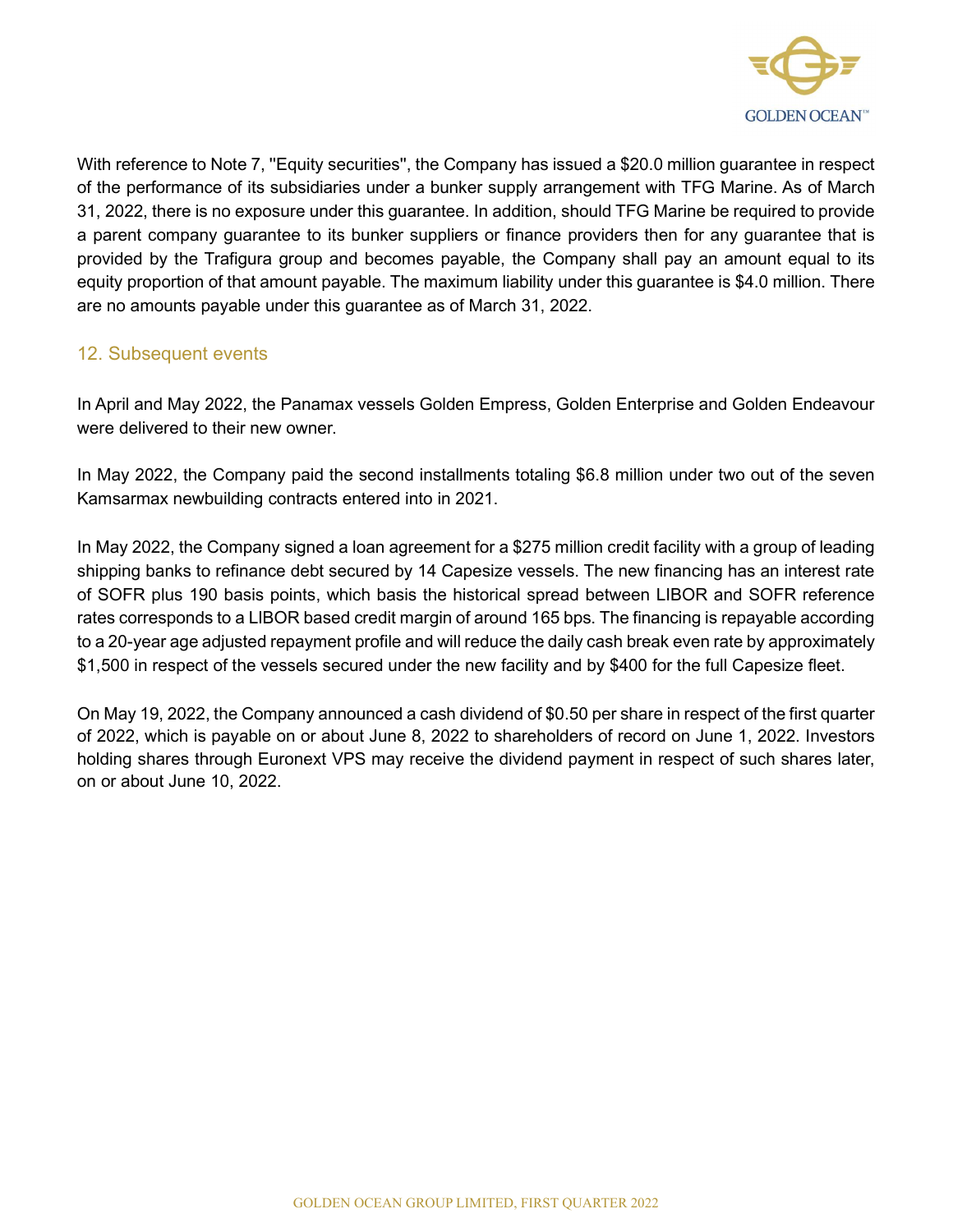### (A) Reconciliation of Net Income (loss) to EBITDA and Adjusted EBITDA (Earnings before Interest Taxes Depreciation and Amortization)

EBITDA represents net income (loss) plus net interest expense, income tax expense and depreciation and amortization. Adjusted EBITDA represents EBITDA adjusted to exclude the items set forth in the table below, which represent certain non-cash other items that the Company believes are not indicative of the ongoing performance of its core operations. EBITDA and Adjusted EBITDA are used by analysts in the shipping industry as common performance measures to compare results across peers. EBITDA and Adjusted EBITDA are not items recognized by accounting principles generally accepted in the United States of America ("GAAP") and should not be considered in isolation or used as alternatives to net income, operating income, cash flow from operating activity or any other indicator of the Company's operating performance or liquidity required by GAAP.

The Company's presentation of EBITDA and Adjusted EBITDA is intended to supplement investors' understanding of the Company's operating performance by providing information regarding the Company's ongoing performance that exclude items the Company believes do not directly affect the Company's core operations and enhancing the comparability of the Company's ongoing performance across periods. The Company's management considers EBITDA and Adjusted EBITDA to be useful to investors because such performance measures provide information regarding the profitability of the Company's core operations and facilitate comparison of the Company's operating performance to the operating performance of its peers. Additionally, the Company's management uses EBITDA and Adjusted EBITDA as measures when reviewing the Company's operating performance. While the Company believes these measures are useful to investors, the definitions of EBITDA and Adjusted EBITDA used by the Company may not be comparable to similar measures used by other companies.

The Company presents Adjusted EBITDA in addition to EBITDA because Adjusted EBITDA eliminates the impact of additional non-cash and other items not associated with the ongoing performance of the Company's core operations. To derive adjusted EBITDA, the Company has excluded certain gains/losses such as those related to sale of vessels, sale of investments in associates, bargain purchase gain arising on consolidation, impairments on vessels, right of use assets and marketable securities, mark to market of derivatives and other financial items that it believes further reduce the comparability of the ongoing performance of the Company's core operations across periods.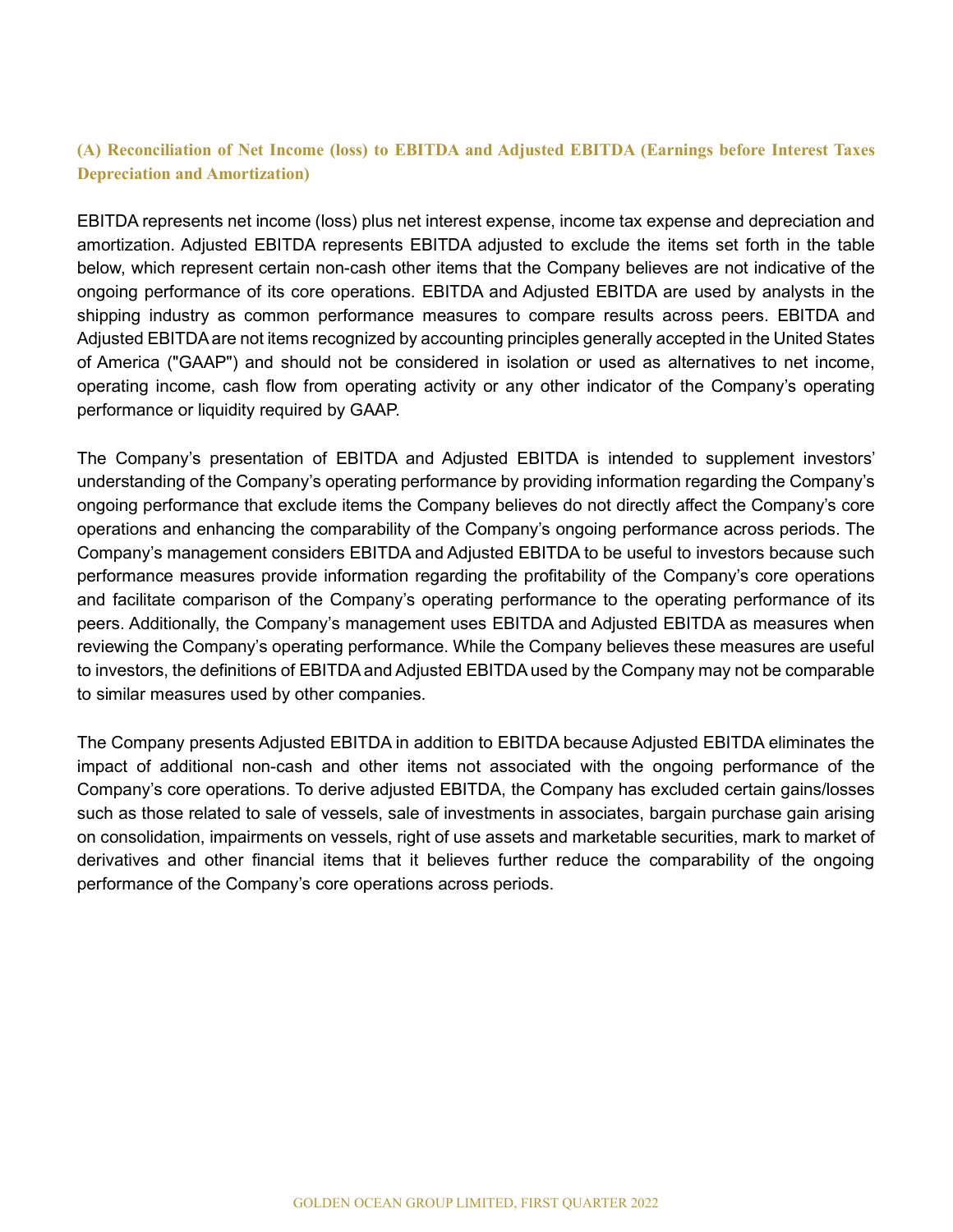| (in thousands of $$$ )                                                          | <b>Three months</b> Three months Three months<br>ended<br>2022 | ended<br>March 31, December 31,<br>2021 | ended<br>March 31,<br>2021 |
|---------------------------------------------------------------------------------|----------------------------------------------------------------|-----------------------------------------|----------------------------|
| <b>Net income</b>                                                               | 125,323                                                        | 203,818                                 | 23,579                     |
| Interest income                                                                 | (54)                                                           | (154)                                   | (175)                      |
| Interest expense                                                                | 10,041                                                         | 10,509                                  | 8,889                      |
| Income tax expense                                                              | 35                                                             | 309                                     | 20                         |
| Depreciation                                                                    | 32,434                                                         | 33,354                                  | 26,798                     |
| Amortization of time charter party out contracts                                |                                                                | 804                                     | 1,078                      |
| <b>Earnings before Interest Taxes Depreciation and Amortization</b>             | 167,779                                                        | 248,640                                 | 60,189                     |
| Impairment loss on vessels                                                      |                                                                |                                         | 4,187                      |
| Gain from sale of vessels                                                       |                                                                | (4,928)                                 |                            |
| Gain on derivatives                                                             | (18, 750)                                                      | (1,211)                                 | (9,024)                    |
| Other financial items                                                           | 330                                                            | 1,043                                   | (762)                      |
| <b>Adjusted Earnings before Interest Taxes Depreciation and</b><br>Amortization | 149,359                                                        | 243,544                                 | 54,590                     |

### (B) Reconciliation of Total Operating Revenues to Time Charter Equivalent Income and Time Charter Equivalent Rate

#### (i) Time Charter Equivalent Revenue:

Consistent with general practice in the shipping industry, the Company uses TCE income as a measure to compare revenue generated from a voyage charter to revenue generated from a time charter. The Company defines TCE income as operating revenues less voyage expenses and commission plus amortization of favorable charter party contracts (being the fair value above market of acquired time charter agreements upon the completion of the merger with Knightsbridge Shipping Limited). Under time charter agreements, voyage costs, such as bunker fuel, canal and port charges and commissions are borne and paid by the charterer whereas under voyage charter agreements, voyage costs are borne and paid by the owner. TCE income is a common shipping industry performance measure used primarily to compare period-to-period changes in a shipping company's performance despite changes in the mix of charter types (i.e., spot charters and time charters) under which the vessels may be employed between the periods. Time charter equivalent income, a non-U.S. GAAP measure, provides additional meaningful information in conjunction with operating revenues, the most directly comparable U.S. GAAP measure, because it assists management in making decisions regarding the deployment and use of the Company's vessels and in evaluating their financial performance, regardless of whether a vessel has been employed on a time charter or a voyage charter.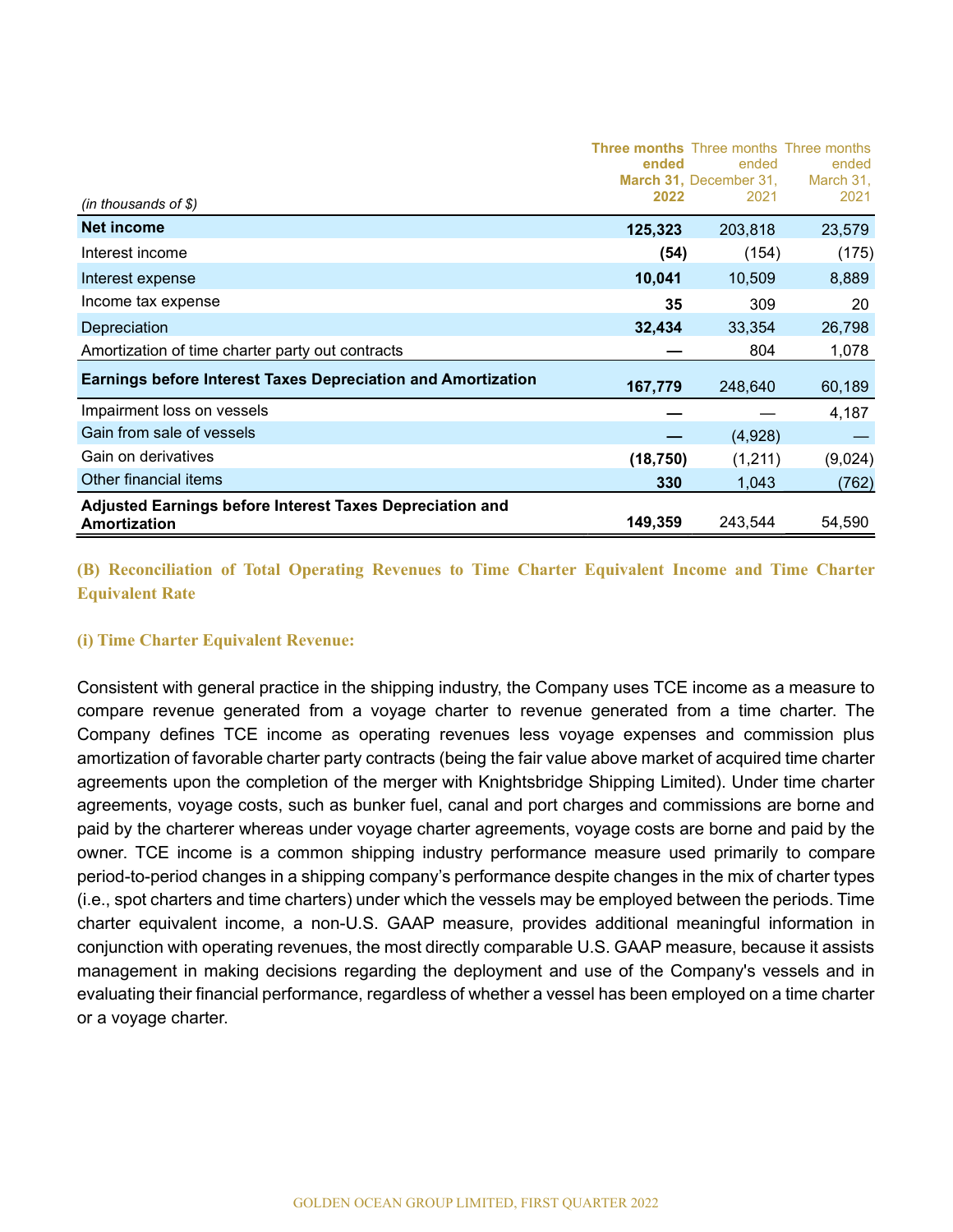|                                                       | ended   | <b>Three months</b> Three months Three months<br>ended<br>March 31. December 31. | ended<br>March 31, |
|-------------------------------------------------------|---------|----------------------------------------------------------------------------------|--------------------|
| $(in$ thousands of \$)                                | 2022    | 2021                                                                             | 2021               |
| Total operating revenues                              | 265,184 | 381,808                                                                          | 158,053            |
| Add: Amortization of time charter party out contracts |         | 804                                                                              | 1,078              |
| Add: Other operating income (expenses)                | (413)   | (6,358)                                                                          | 649                |
| Less: Other revenues*                                 | 163     | 160                                                                              | 557                |
| Net time and voyage charter revenues                  | 264.608 | 376.094                                                                          | 159,223            |
| Less: Voyage expenses & commission                    | 56,273  | 68,942                                                                           | 39,233             |
| Time charter equivalent income                        | 208,335 | 307.152                                                                          | 119,990            |

\*adjustment includes management fee revenue and other non-voyage related revenues recognized under other revenues.

#### (ii) Time Charter Equivalent Rate:

Time charter equivalent rate ("TCE rate") represents the weighted average daily TCE income of the Company's entire operating fleet.

TCE rate is a measure of the average daily income performance. The Company's method of calculating TCE rate for each vessel type is determined by dividing TCE income by onhire days during a reporting period. Onhire days are calculated on a vessel by vessel basis and represent the net of available days and offhire days for each vessel (owned or chartered in) in the Company's possession during a reporting period. Available days for a vessel during a reporting period is the number of days the vessel (owned or chartered in) is in the Company's possession during such period. By definition, available days for an owned vessel equal the calendar days during a reporting period, unless the vessel is delivered by the yard during the relevant period whereas available days for a chartered-in vessel equal the tenure in days of the underlying time charter agreement, pro-rated to the relevant reporting period if such tenure overlaps more than one reporting period. Offhire days for a vessel during a reporting period is the number of days the vessel is in the Company's possession during such period but is not operational as a result of unscheduled repairs, scheduled dry docking or special or intermediate surveys and lay-ups, if any.